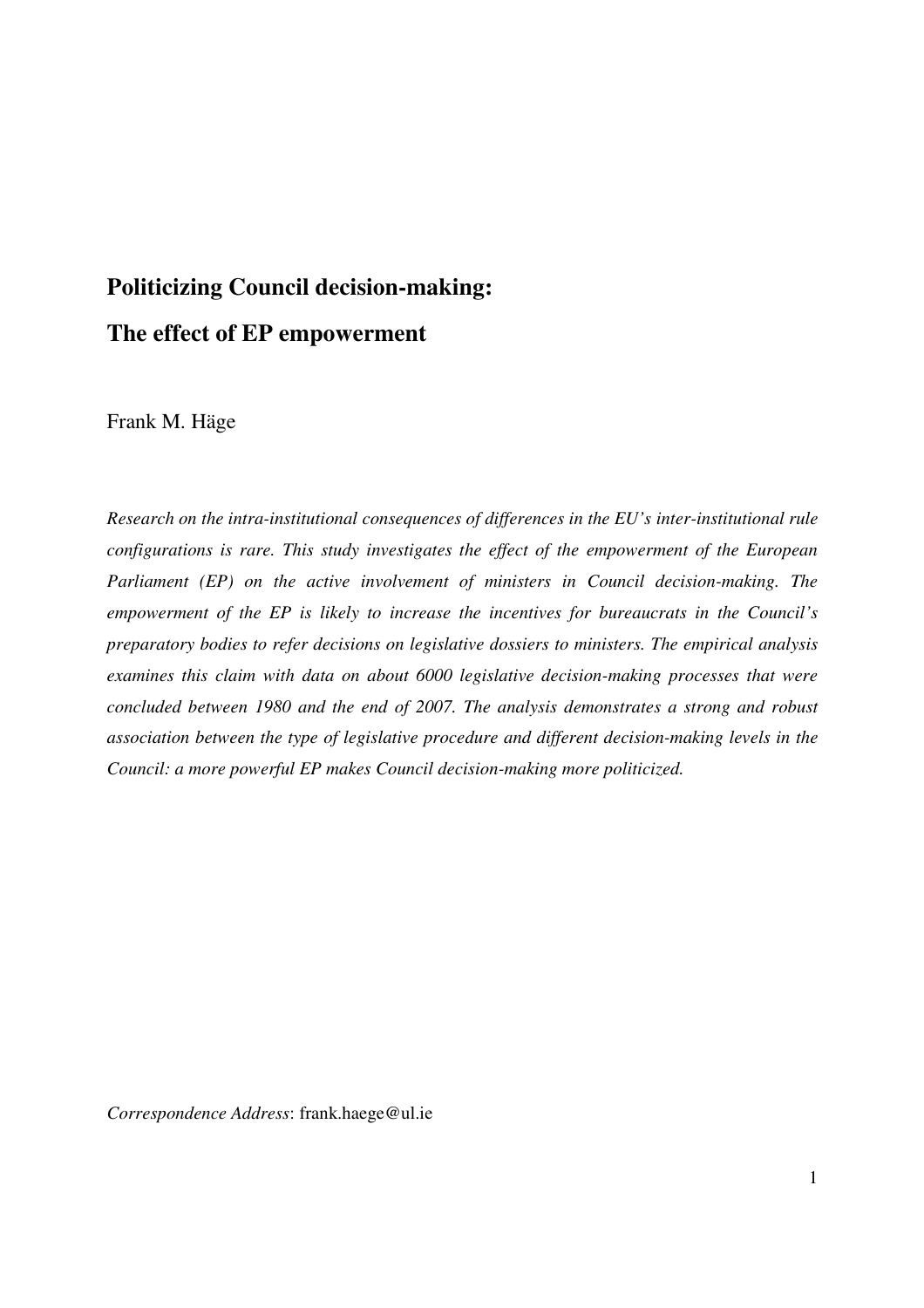#### **The EP and Council in EU law-making**

Over the last three decades, the European Parliament (EP) has gained substantial law-making powers. The EP's original role was to be a purely consultative body in the legislative decisionmaking process of the European Union (EU), giving advice to the Commission and the Council of Ministers. While the Commission was, and still is, responsible for drafting legislative proposals, the Council, as the institution representing member states' interests, used to be the only institution whose agreement was required to pass EU law. From its humble beginnings as an advisory body, the Parliament has developed into a fully-fledged legislative institution with prerogatives that in many respects equal those of the Council (see e.g. Rittberger 2005).

Not surprisingly, the rather extraordinary transformation of the EP has caught widespread attention amongst scholars of EU politics. Corresponding to the elevation of the Parliament's role in the legislative decision-making process, research on its internal workings and its external influence has flourished in recent years (e.g. Kreppel 2002a; Hix *et al.* 2007). However, little research exists that examines the consequences of the empowerment of the EP on decisionmaking within the other major institutions involved in EU law-making. This study investigates whether and to what extent the increase in Parliament's legislative powers led to a politicization of Council decision-making. In the Council of the EU, only ministers from member state governments have the legal authority to adopt legislative decisions. However, ministers are often not directly involved in the substantive negotiations on a dossier but just rubber-stamp the agreement reached by bureaucrats in preparatory committees of the Council. Thus, the majority of legislative proposals adopted by the Council are never brought to the attention of ministers (van Schendelen 1996; Hayes-Renshaw & Wallace 2006; Häge 2008b). In this paper, I argue that the empowerment of the EP politicizes Council decision-making. As a consequence, a more powerful EP makes it more likely that ministers rather than bureaucrats decide about legislative proposals in the Council.

The degree to which ministers are actively involved in Council decision-making has obvious implications for the legitimacy of the decisions adopted by this institution. Proponents of the current constitutional structure of the EU argue that Council decisions are no less legitimate than decisions by the European Parliament, given that member state governments are accountable to their national parliaments, and national parliaments represent the domestic populations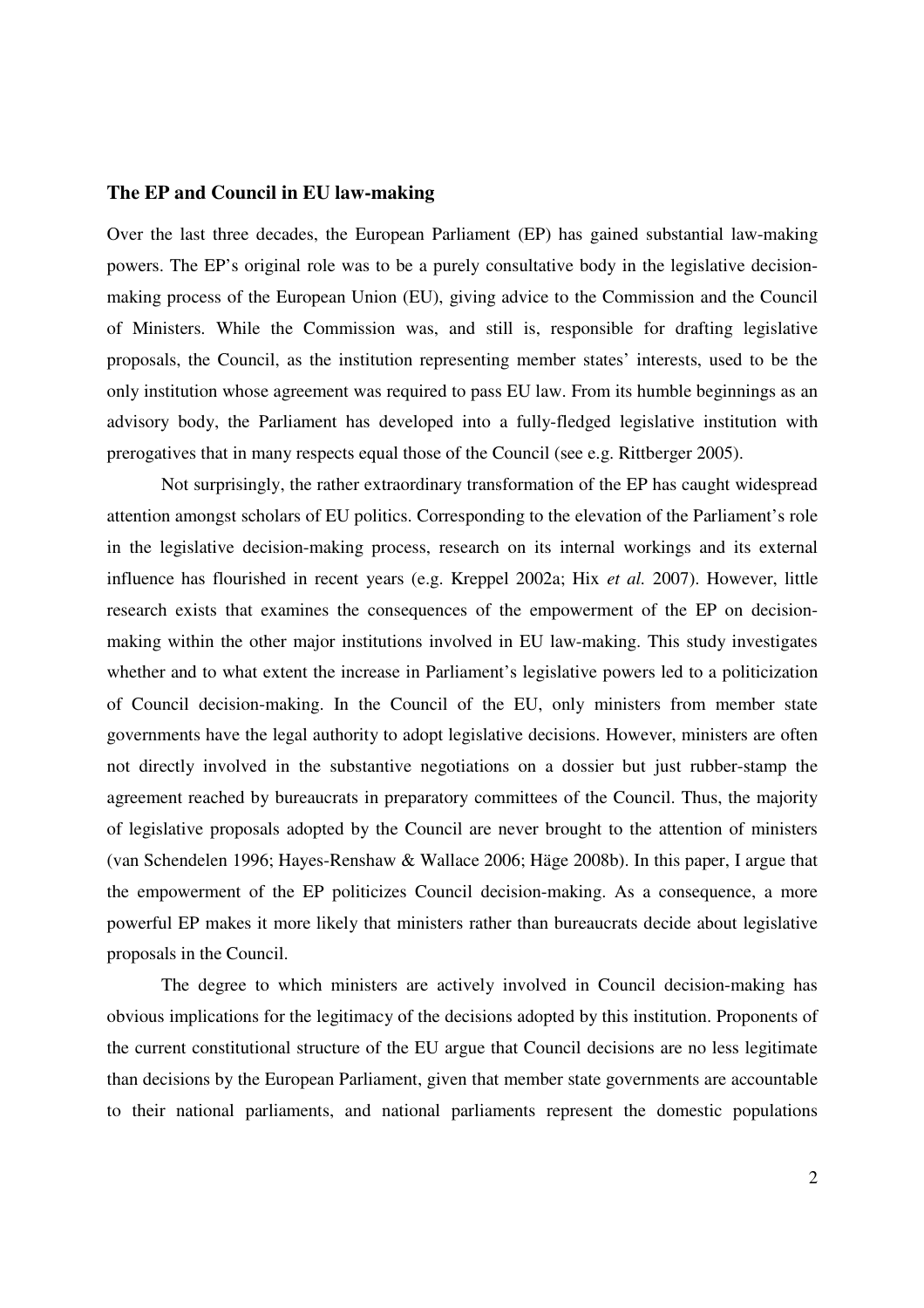(Moravcsik 2002). However, this accountability link is stretched and becomes brittle when Council decisions are made by national officials rather than ministers themselves. The work in Council working parties and committees usually takes place outside the limelight and national officials do not answer directly to their domestic parliaments. If the empowerment of the EP politicizes decision-making within the Council, then granting the EP legislative powers increases the EU's legitimacy not only directly by empowering the only institution that represents European citizens, but also indirectly by strengthening the accountability link between government representatives in the Council and their national parliaments and electorates.

This paper examines the consequences of granting legislative powers to the EP for the involvement of ministers in Council decision-making. The next section describes the EP's empowerment in the light of the theoretical and empirical literature on that topic. From this literature review, I derive a ranking of the power of the EP under different legislative procedures. Such a ranking is required for specifying the expected effects of different procedures on Council politicization. In the subsequent section, I discuss existing research that sheds some light on the relationship between EP empowerment and Council politicization. The section shows that previous work is limited in terms of its empirical scope and does not provide a precise theoretical mechanism linking EP power to the involvement of ministers in the Council. The following section examines several candidate models for explaining this connection and argues that none of them can provide a satisfactory answer to the research question. Based on this discussion, a simple model of bureaucratic decision-making in the Council is developed. Somewhat simplified, the theoretical argument states that the introduction of new issues and extreme positions and the increase in the level of public and political awareness that accompanies the empowerment of the EP discourages national officials from making Council decisions themselves. Being primarily motivated by blame-avoidance rather than policy-motives, national officials are more likely to refer decisions to ministers when the chances of bureaucrats making and ministers discovering 'wrong' decisions increase. This simple model yields a clear hypothesis about the effect of EP empowerment on the level of politicization of Council decision-making.

Following the outline of the theory, I describe the sample, data and methods employed in the empirical analysis. The analysis is based on a sample of approximately 6000 legislative decision-making cases. The sample covers the period between 1980 and 2007 and includes legislative acts adopted according to the consultation, cooperation and codecision procedure. The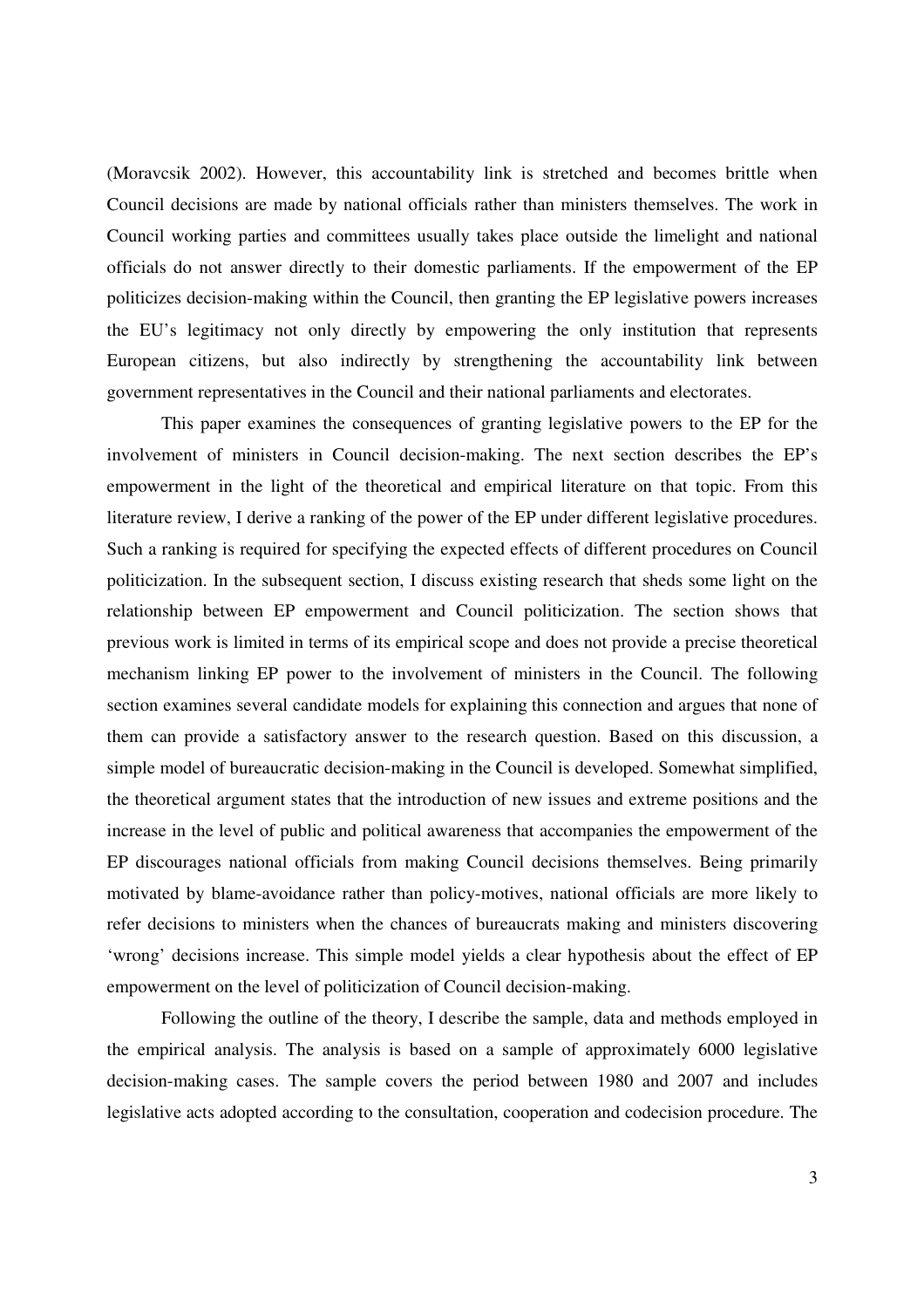main explanatory variable in this study is the type of legislative procedure and the response variable indicates the level at which the Council decided about the proposal. After the research methods section, I present the results of the statistical analyses. The empirical analysis uses biand multivariate statistical techniques to examine the association between EP empowerment and Council politicization. The findings show a clear, substantively and statistically significant relationship between the type of legislative procedure and different Council decision-making levels. Thus, the results of the data analysis are in line with the expectations derived from the theoretical model. In the last section, I summarize the study and its findings and discuss possible normative conclusions.

# **The EP's powers under different legislative procedures**

This section describes the three main legislative procedures used to adopt EU legislation and discusses its power implications for the EP in light of the relevant literature<sup>1</sup>. Before the Single European Act amended the Treaty of Rome in 1987, European laws were mostly adopted through the consultation procedure. According to this procedure, legislation is proposed by the Commission and decided upon by the Council. The Parliament has only a consultative function. The Council cannot adopt legislation before the Parliament has delivered its opinion, but the Council is under no obligation to take any of the Parliament's amendments into account. The Single European Act introduced the cooperation procedure. The cooperation procedure added another reading to the consultation procedure. In the first reading stage, the Council adopts a common position by qualified majority and sends it to Parliament for consideration. The EP has the opportunity to make amendments to the Council's common position, adopt or reject it. If the EP accepts the common position, the Council can adopt the proposal by the consent of a qualified majority of its members. If the EP rejects the common position, or if the EP makes amendments that are subsequently adopted by the Commission, the Council needs unanimous consent among its members to overrule the Parliament's suggestions.

In 1993, the Treaty of Maastricht added yet another procedure to the repertoire. This first version of the codecision procedure (Codecision I) consisted of three readings with a conciliation stage between the second and third one. If the Council cannot accept all amendments made by the EP in second reading, a conciliation committee has to be convened. This committee consists of equally sized delegations from the Parliament and the Council. The committee's task is to find a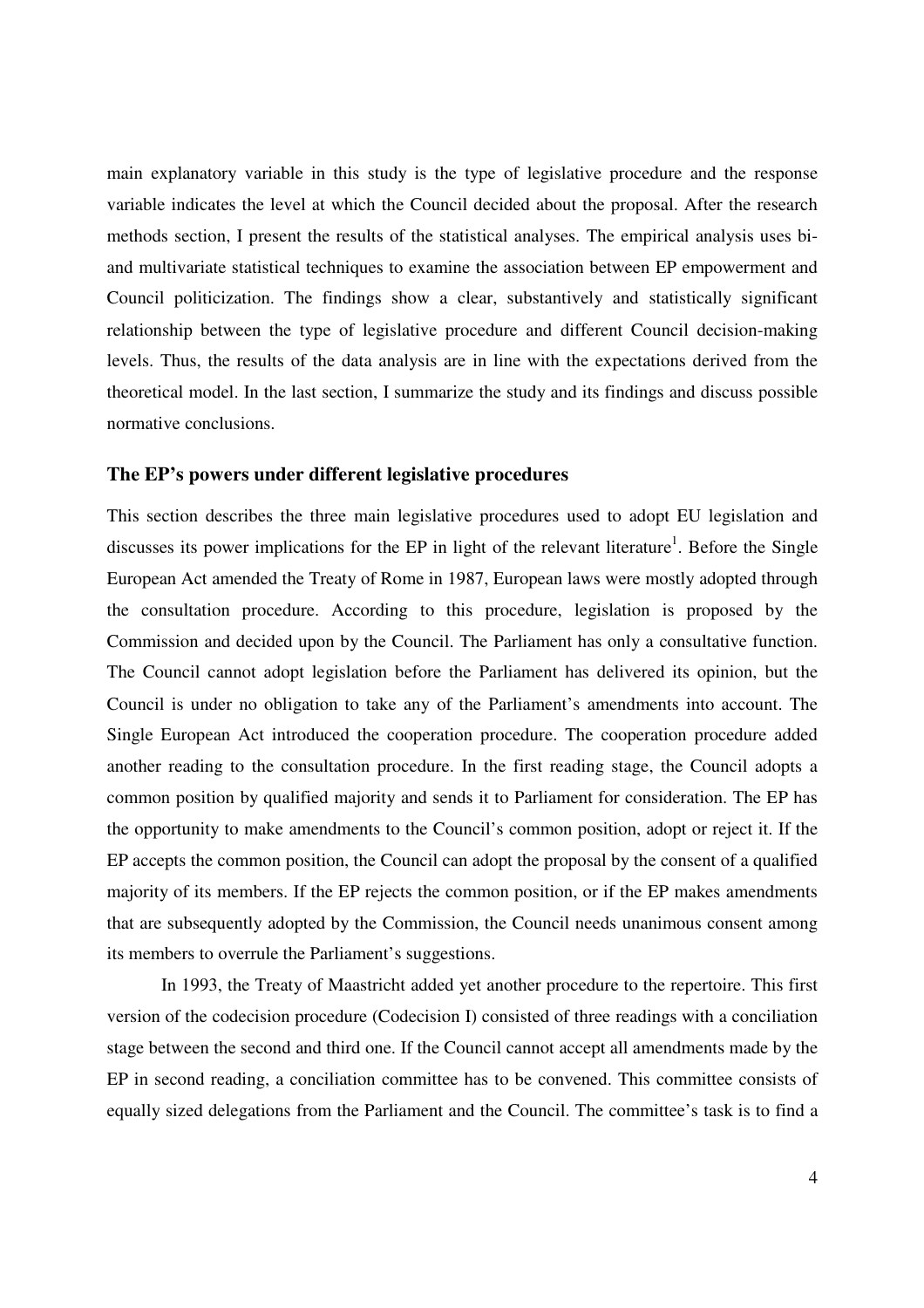compromise solution, a so-called 'joint text'. According to the Maastricht version of codecision, if the conciliation committee did not agree on a joint text, the Council could re-introduce its common position in third reading. The Parliament could not amend the Council's common position, but only accept or reject it. The Treaty of Amsterdam in 1999 revised the last two stages of the codecision procedure and extended its scope of applicability to most matters previously covered by the cooperation procedure. According to the revised procedure (Codecision II), the act fails if the conciliation committee cannot agree on a compromise. The Council is not allowed to re-introduce its common position. If the conciliation committee agrees on a joint text, the full plenary of the Parliament and the Council still have to approve it in the third reading.

The implications of these formal rule changes for the EP's influence in policy-making have received considerable attention from the scholarly community. Despite theoretical reasons (Varela 2009) and recent empirical evidence (Kardasheva 2009) that suggest that the EP is not completely powerless under the consultation procedure, a consensus exists in the literature that the consultation procedure provides the Parliament with the least influence relative to the other procedures. The cooperation procedure is generally seen as having granted the EP important new powers to influence legislation (Steunenberg 1994; Tsebelis 1994; Garrett 1995; Crombez 1996). Disagreement exists only about what exactly these powers are. Most scholars acknowledge that the EP gained conditional veto power (Steunenberg 1994; Crombez 1996). However, Garrett and Tsebelis (Tsebelis 1994; Garrett 1995; Garrett & Tsebelis 1996) argue that the Parliament also gained conditional agenda-setting power. These differences in the assessment of the EP's role under the cooperation procedure become particularly significant when judging the extent to which the introduction of the codecision procedure increased the power of the EP. Steunenberg (1994) and Crombez (1997) argue, albeit for different reasons, that the introduction of Codecision I increased the power of the EP, while Garrett and Tsebelis (1996) argue that the EP was better off under the cooperation procedure. According to Steunenberg (1994), the EP gained moderately in power because the new third reading stage turned its conditional veto power into an absolute veto power. Crombez (1997) goes even further in arguing that Codecision I equipped the EP not only with absolute veto power, but also with agenda-setting power. Thus, Crombez (1997: 115) concludes that under Codecision I the EP has become a "genuine co-legislator" next to the Council. In contrast, Garrett and Tsebelis (1996: 290) evaluate the new procedure very differently. They agree with Steunenberg (1994) that the EP gained absolute veto power, but they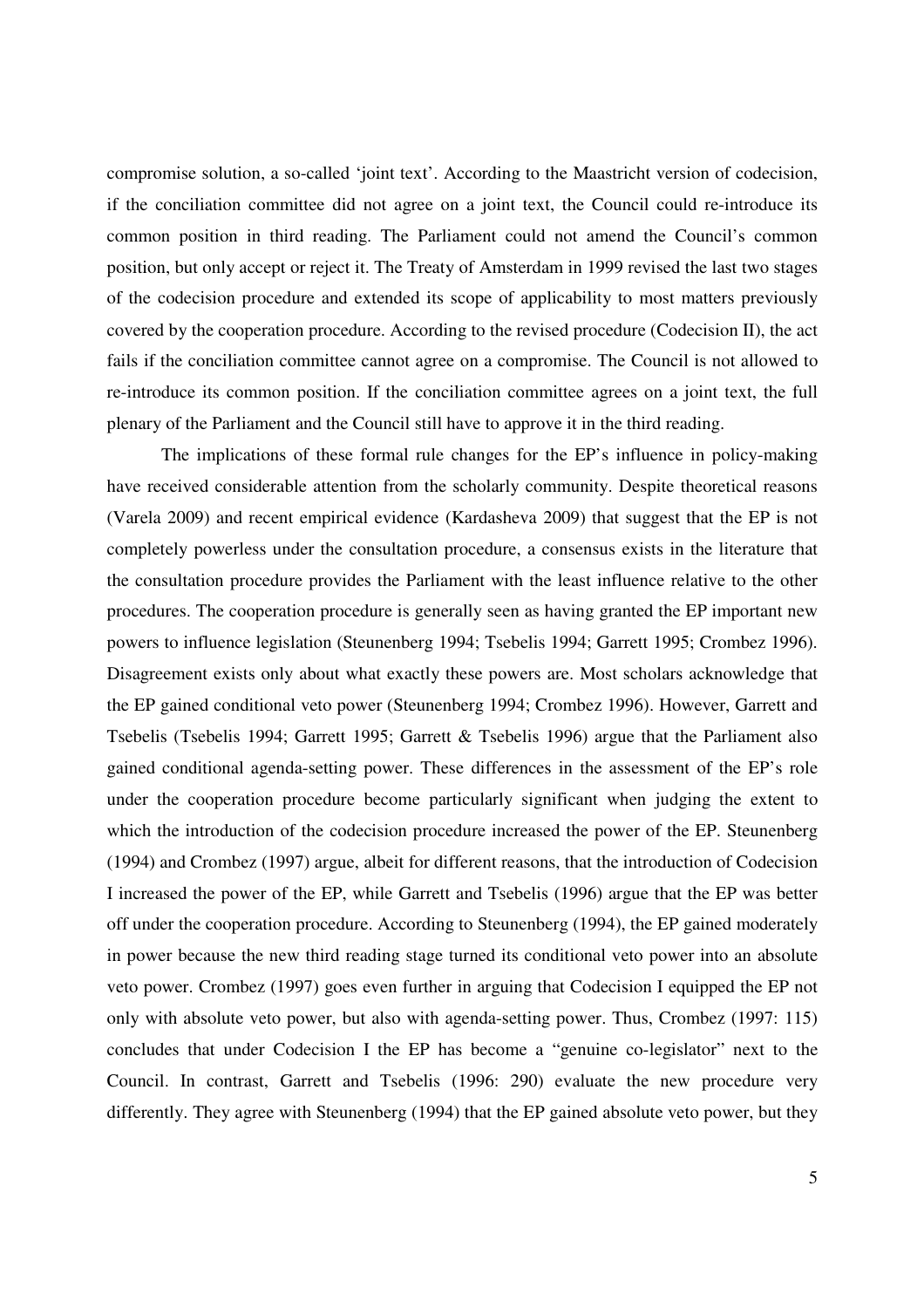also stress that it lost the more important agenda-setting power it enjoyed under the cooperation procedure. General agreement exists again that Codecision II grants the EP powers similar to those of the Council (Garrett *et al.* 2001). The fact that the proposal fails if the conciliation committee does not reach an agreement forces the Council to engage in genuine negotiations with the Parliament.<sup>2</sup> In summary, the discussion of the theoretical literature indicates two possible power rankings of the procedures granted to the EP:

# *Crombez/Steunenberg: Consultation < Cooperation < Codecision I / Codecision II Garrett/Tsebelis: Consultation < Codecision I < Cooperation < Codecision II*

Unfortunately, existing empirical studies (Shackleton 2000; König & Pöter 2001; Tsebelis *et al.* 2001; Kreppel 2002b; Kasack 2004) of these diverging views do not provide conclusive tests. Thus, rather than settling on one of the two power rankings for the EP empowerment variable, the empirical analysis below allows for the possibility that either of the two reflects reality more accurately. In the process, the results of the analysis shed some additional light on this largely historical debate about the relative empowerment of the EP under the cooperation and codecision procedure.

#### **The politicization of decision-making in the Council**

The discussion in the previous section shows that the empowerment of the EP and its consequences on EU policy outcomes has received considerable attention in the academic literature. However, few studies examine the politicization of Council decision-making<sup>3</sup>, not to speak of the EP's effect on this phenomenon under different legislative procedures. The article by Farrel and Héritier (2004) on the intra-institutional consequences of inter-institutional rule changes is relevant from a theoretical point of view. Farrel and Héritier (2004: 1208) argue that "exogenous changes in macro-institutional rules, which result in a move from formal and sequential to informal simultaneous interaction between collective actors, will lead to changes in individual actors' respective influence over outcomes within organizations". Specifically, informal simultaneous interactions are supposed to advantage individuals that control information flows between the collective actors. With respect to the EU, the reliance on informal negotiations between the institutions to come to an early agreement under the codecision procedure is a case in point. Since the Treaty of Amsterdam introduced the possibility of adopting legislation at first reading, these informal trilogues between representatives of the Council, the Commission and the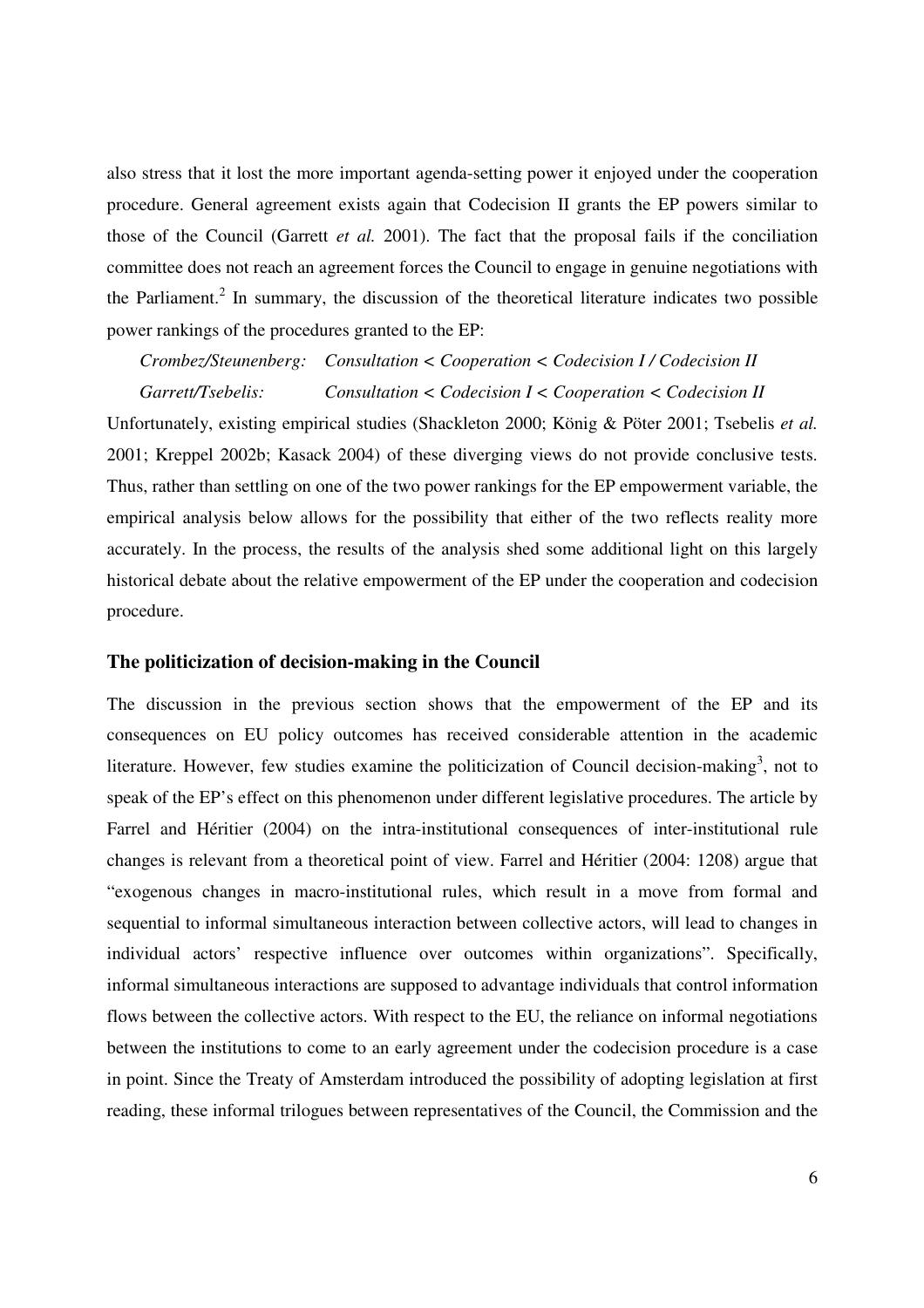Parliament have become ever more widespread. The hypothesized consequence is an increase in the influence and power of those individuals that are directly involved in the negotiations at the expense of the other members of their institution who are not involved. On the Council side, the Presidency, usually at working party or the Committee of Permanent Representatives (Coreper) level, leads the negotiations. Thus, within the Council, the expected effects consists of a horizontal shift of power from the other member states to the member state holding the Presidency as well as a vertical shift of power from the ministerial level to the committee level.

The latter expectation indicates that the use of trilogues under Codecision II might actually decrease the politicization of Council decision-making. This expectation is contrary to the hypothesis that a more powerful EP leads to a higher level of politicization and points to an important condition of the theoretical mechanism outlined below. The EP's empowerment is only expected to lead to more politicized Council decision-making as long as the EP actually behaves like a Parliament. Transparency in proceedings is a characteristic element of democratic legislatures and it is an important element through which the EP draws attention from outside actors. Negotiations in informal trilogues cannot be readily accessed and scrutinized by third actors, which is essential for the hypothesized effect of EP powers on the politicization of Council decision-making. Thus, to the extent that these informal negotiations become the norm under Codecision II, the effect of EP empowerment on the politicization of Council decisionmaking might be weakened.

Turning to research on Council committees and working parties, most existing studies have not considered the reasons for the division of labour across different levels of the Council. Beyers and Dierickx (1997, 1998) and Naurin (2008, 2009) study the communication and cooperation networks within committees. Egeberg (1999; Egeberg *et al.* 2003), Trondal (2001, 2002), and Beyers (1998; Beyers & Trondal 2003; 2005) examine the extent to which committee members have developed supranational role conceptions. Finally, Lewis (1998, 2003, 2005) examines the interaction styles in the Committee of Permanent Representatives. While valuable in their own right, these studies shed little light on the question of why some Council decisions are made at the committee level and others by ministers themselves.

In contrast, Fouilleux *et al*. (2005) and Häge (2007a, b) have studied the reasons for the distribution of decisions across different levels of the Council.<sup>4</sup> Fouilleux *et al.* (2005) challenge the perception that bureaucrats deal with the 'technical' issues while ministers handle the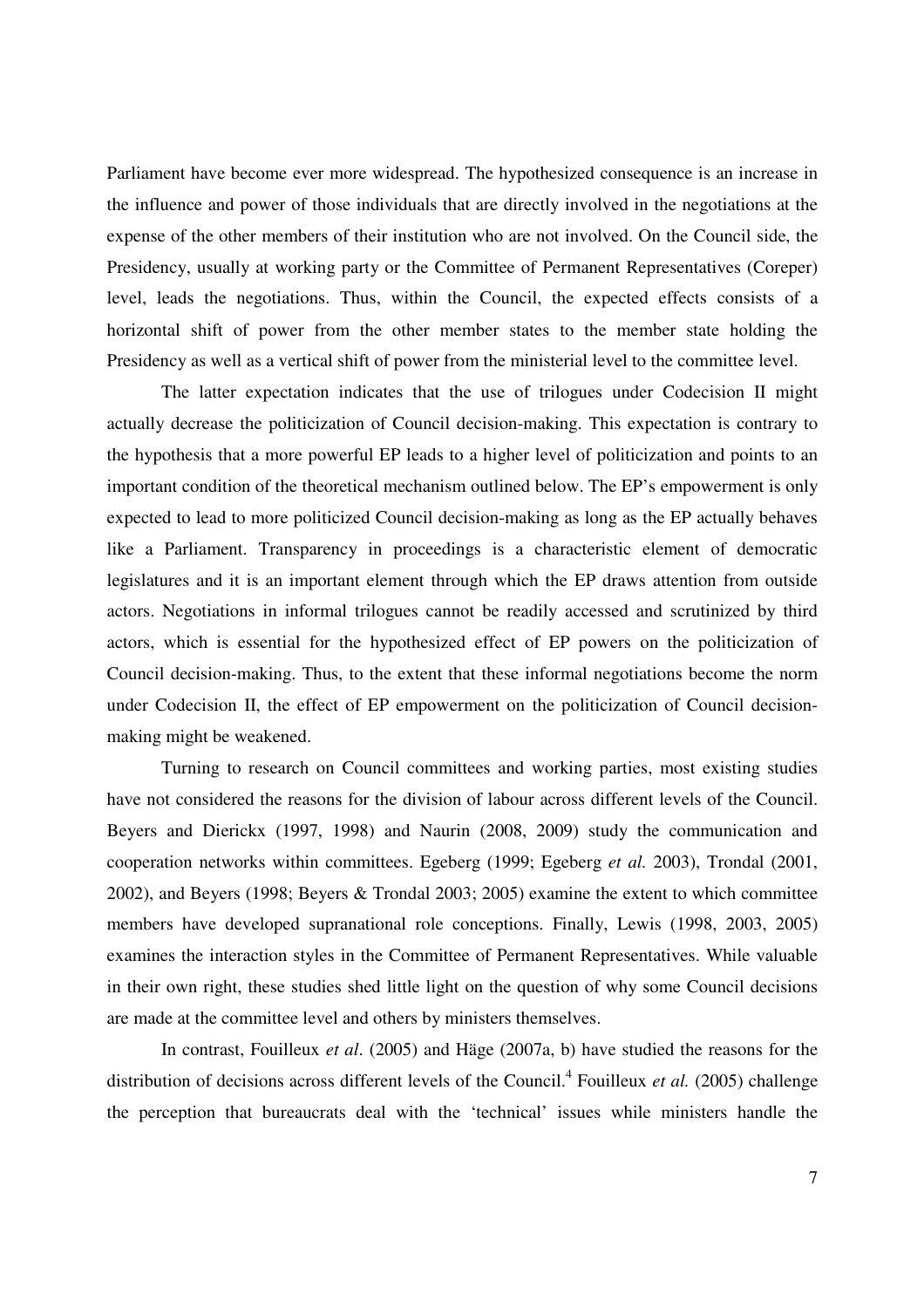'political' problems. They argue that no clear-cut distinction exists between technical and political issues. Whether or not an issue is considered to be of a political nature is often a result of social construction rather than the objective characteristics of a dossier. In contrast, the results of Häge's (2007a) quantitative analysis indicate that a large amount of the variation in ministerial involvement across proposals can indeed be traced back to basic characteristics of the proposal under consideration. Still, the findings of this study are also partly in line with those of Fouilleux *et al*. (2005) in that objective characteristics of the dossier do not completely determine the level of decision-making in the Council; context factors and the outcomes of social interactions affect the decision to involve ministers as well. Häge (2007a, b) also studies the effect of EP involvement on the Council decision-making level. Based on different samples and measures of EP power, both studies find a strong positive effect on ministerial involvement. However, the findings are based on samples covering relatively limited time periods and compare the consultation procedure only with the Amsterdam version of the codecision procedure. Thus, the generalizability of the results is questionable. This study improves on earlier research by considerably extending the timeframe during which the relationship between legislative procedure and decision-making level in the Council is considered. At least equally important, this study proposes a clearly defined theoretical link between EP involvement and Council decisionmaking level. But before presenting the theoretical model, the next section first discusses why existing theoretical frameworks cannot provide satisfactory answers to the research question considered here.

#### **Crucial aspects of Council decision-making**

Existing models of EU policy-making (Steunenberg 1994; Crombez 1996, 1997; Tsebelis & Garrett 2000) and Council decision-making (Steunenberg 2003, 2004; König & Proksch 2006b, a) are geared towards explaining policy outcomes. These models usually treat member states as unitary actors and therefore do not distinguish explicitly between different hierarchical levels within the Council.<sup>5</sup> To be useful for the purposes of this study, a model of Council decisionmaking should be able to explain why some Council decisions are made by bureaucrats and others by ministers. This requirement implies that the model needs to take into account the hierarchical organizational structure of the Council and how legislative proposals are processed through this structure. At the bottom of the hierarchy, numerous working parties composed of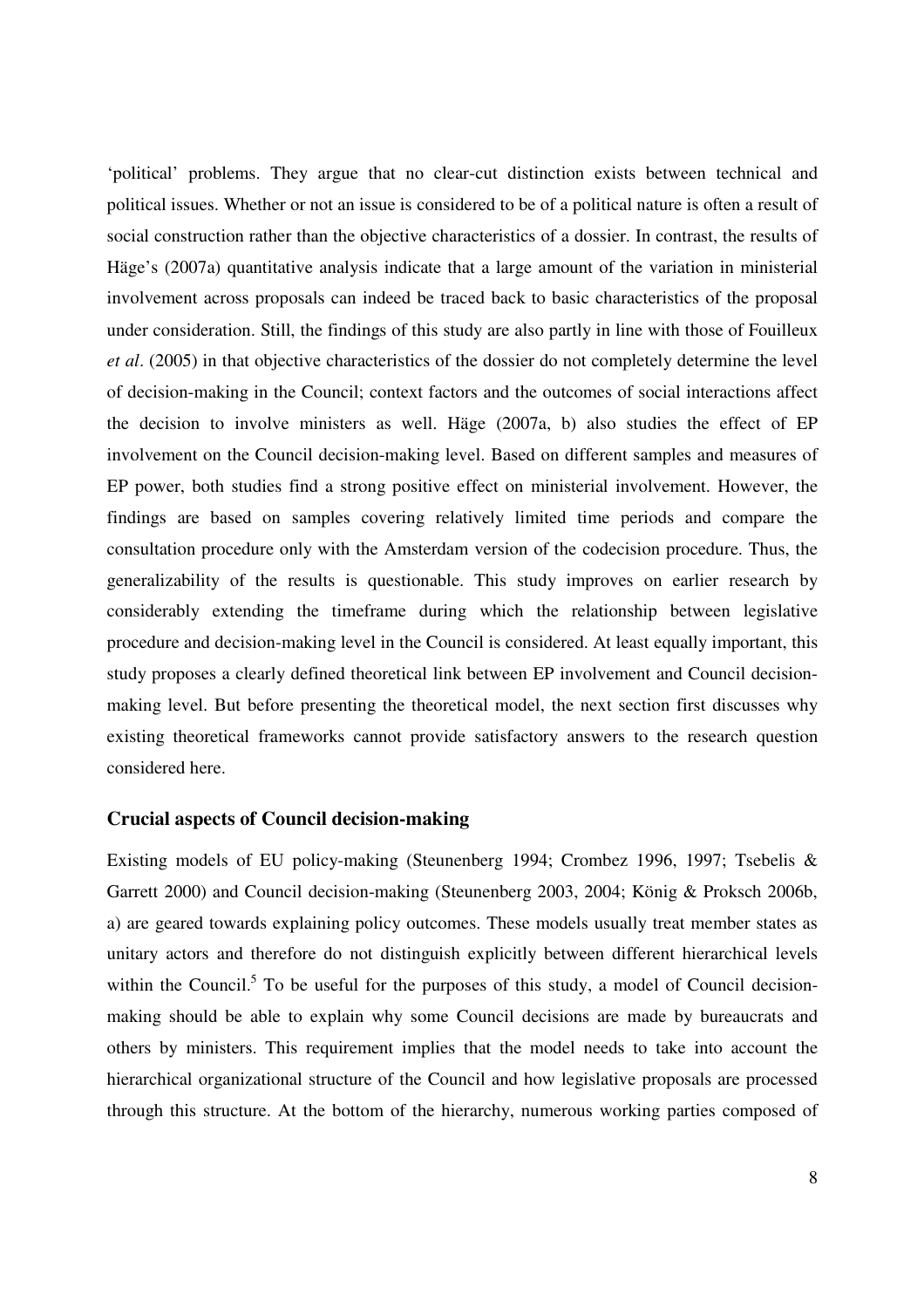experts from national ministries first discuss the details of a dossier. Coreper and other senior committees then constitute the middle layer of the hierarchy. Finally, the ministers in their different sectoral configurations form the top of the hierarchy. If any of the bodies on the lower levels of the hierarchy reach complete agreement on a dossier, it is not further discussed at higher levels. Negotiations start at the bottom of the hierarchy and work their way up.<sup>6</sup> Obviously, models that do not in some way incorporate this hierarchical structure cannot give us any insights about the division of labour between different Council levels.

Standard delegation models are also of limited use for explaining the politicization of Council decision-making. Bendor *et al.* (2001) distinguish between two general types of models. Both types of models assume preference divergence between the principal and the agent. Furthermore, they both assume that the agent knows more about the practical consequences of different policy options than the principal. The first type of model, the delegation-of-authority game assumes that the principal moves first and decides about whether to delegate decisionmaking to the agent, possibly with restrictions attached, or to make the decision herself. As a general result of these models, the discretion granted to the agent is a function of preference convergence and the principal's uncertainty about the practical consequences of different policies. The more the principal can trust the agent and the higher her uncertainty about the effects of different policies, the more leeway the agent will be allowed to have. However, a major problem of this type of model is that it does not correspond well with the actual sequence of choices made in Council decision-making. The minister does not decide at the beginning of the negotiation process about whether to make the decision herself or to delegate decision-making authority to the agent. Often, the minister will not even be aware that the Commission has introduced a proposal. The default process works the other way round: bureaucrats start discussing the dossier and it is up to them to decide whether or not to involve ministers. Given the importance of the sequence of moves for game theoretical predictions, this lack of correspondence cannot be overlooked.

The second type of delegation models, signalling games, does not shed light on the phenomenon either. In contrast to delegation-of-authority models, signalling games allow the agent to move first and make a policy recommendation to the principal. The principal moves second and considers the agent's advice when making the policy decision. The most important result of this type of model is that more information can be communicated between the two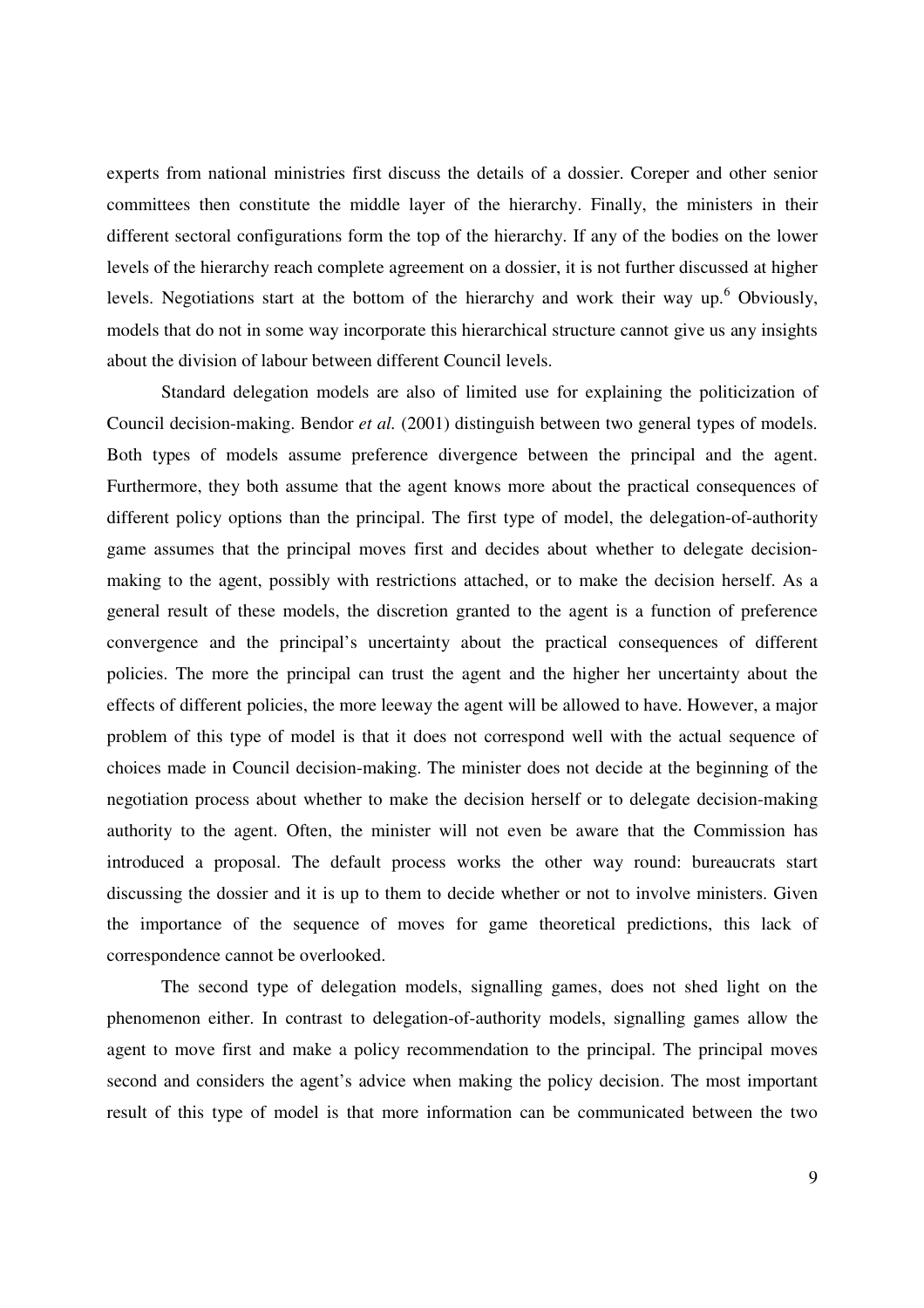players the closer the agent's and the minister's preferences are (Bendor *et al.* 2001: 251). While the sequence of moves of these models resembles the process of Council decision-making more closely, these models neglect another crucial feature. In the Council, the bureaucrat has the option to decide about policy himself. Therefore, if he has preferences that diverge from those of the minister, the best way to see his most preferred outcome realized is to make the decision himself. In such a situation, the bureaucrat has never an incentive to refer the decision to his minister, who might ignore the bureaucrat's advice because she does not trust him.

The sequence of moves of a theoretical model should at least roughly correspond to the actual sequence of decisions in a typical Council decision-making process. In the Council, bureaucrats decide about putting a dossier on the ministers' agenda, so the first mover in the theoretical model should be the bureaucrat.<sup>7</sup> Also, the theoretical model should reflect that bureaucrats have a choice: they do not need to make a recommendation to ministers; they can make the decision themselves. Furthermore, the fundamental assumption of delegation theory that the preferences of the principal and those of the agent diverge is rather questionable in the context of hierarchically structured organizations like national ministries. Hierarchical organizations provide the principal with enough opportunities and mechanisms to control and sanction the behaviour of the agent on an ongoing basis. These control and sanctioning mechanisms form an effective incentive scheme that should make sure that the agent's preferences are closely aligned with those of the principal. In this respect, hierarchical organization could even be seen as a solution to the principal-agent problem. If the preferences of the principal and the agent are aligned, then the agent will always try to select the policy that is in the best interest of his principal. But if bureaucrats in the Council have preferences similar to those of their ministers, why do they sometimes prefer to refer a decision on a proposal to ministers while at other times to make the decision themselves? The following model is specifically designed to give an answer to this question.

#### **A model of bureaucratic decision-making in the Council**

The theoretical mechanism linking EP empowerment to the politicization of Council decisionmaking consists of two components. The first component is a model of bureaucratic decisionmaking in the Council and the second component entails two hypotheses about how EP empowerment is supposed to affect the main parameters of this model. The bureaucratic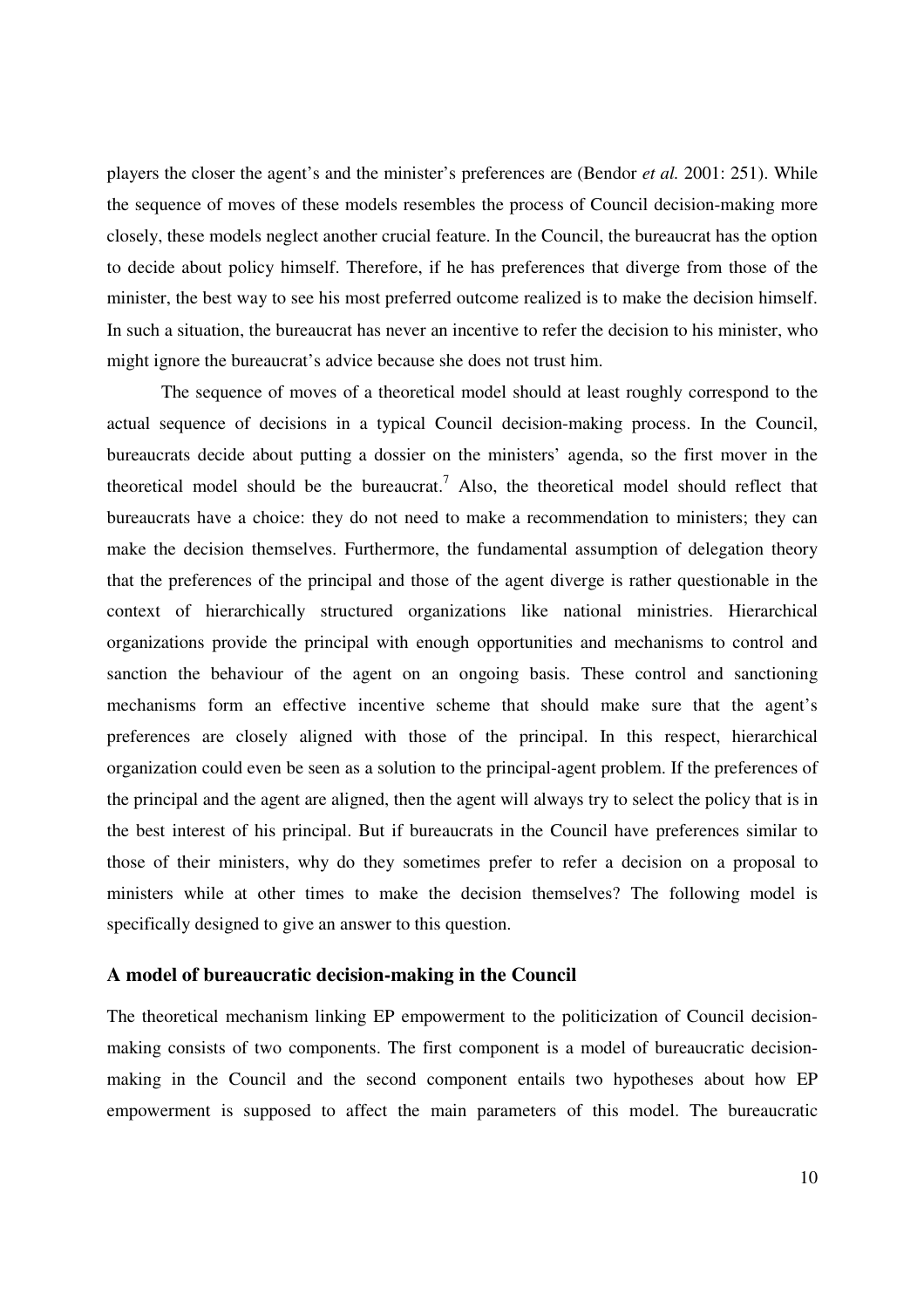decision-making model aims to give a rough representation of the reasoning process of national officials working in Council committees. Because this study is interested in the extent of ministerial involvement, the difference between the working party and committee level of the Council is not taken into account. The study focuses on the decision of a 'typical' member of Coreper about whether or not to refer a decision on a dossier to his or her minister. $8$  In the following discussion, the Coreper member is generically referred to as 'the bureaucrat'. As outlined above, the model diverts from the delegation literature in that it assumes that bureaucrats are not independent policy seekers, but are primarily motivated by blame avoidance. In more positive terms, they just want to do 'a good job'.<sup>9</sup> Thus, the preferences of bureaucrats and their ministers are assumed to be rather closely aligned and therefore the risk of moral hazard on behalf of bureaucrats does not play a significant role in explaining the involvement of ministers. In technical terms, preference alignment can be represented by specifying the bureaucrat's utility as a direct function of the minister's utility. More precisely, the utility functions for the two actors take the following forms:

$$
U_{\text{Minister}} = -|P-M| - c
$$

$$
U_{\text{Bureaucrat}} = -d(|P-M| - c)
$$

where  $P \in \{A = 0, B = 1\}$  stands for the policy adopted by the Council and  $M \in \{A = 0, B = 1\}$ for the policy most preferred by the minister. For simplicity, only two possible policy options *A* and *B* with values 0 and 1, respectively, are considered. The costs for the minister of negotiating herself are captured by *c*, which stands for a positive, real number. The binary variable  $d \in \{0, 1\}$ indicates whether or not the minister is aware of the policy outcome *P*. The utility functions take their maxima at zero. Thus, the minister is most happy when she realizes her preferred policy without the need to become personally involved. Then both the term |*P*-*M*| and the cost variable *c* are zero. This outcome is also one of the outcomes most favoured by the bureaucrat. However, any other outcome of which the minister is not aware of yields the same payoff for the bureaucrat. In all these situations, *d* is zero. The bureaucrat is not intrinsically motivated to achieve the result most favoured by his minister. The bureaucrat has only an incentive to actively pursue the minister's goals as long as a chance exists that the minister learns about the policy outcome ( $Prob[d = 1] > 0$ ). If the bureaucrat can rule out this possibility, he is indifferent between different policy options. In this sense, the bureaucrat is politically neutral. Figure 1 describes the sequence of interaction between the bureaucrat and the minister.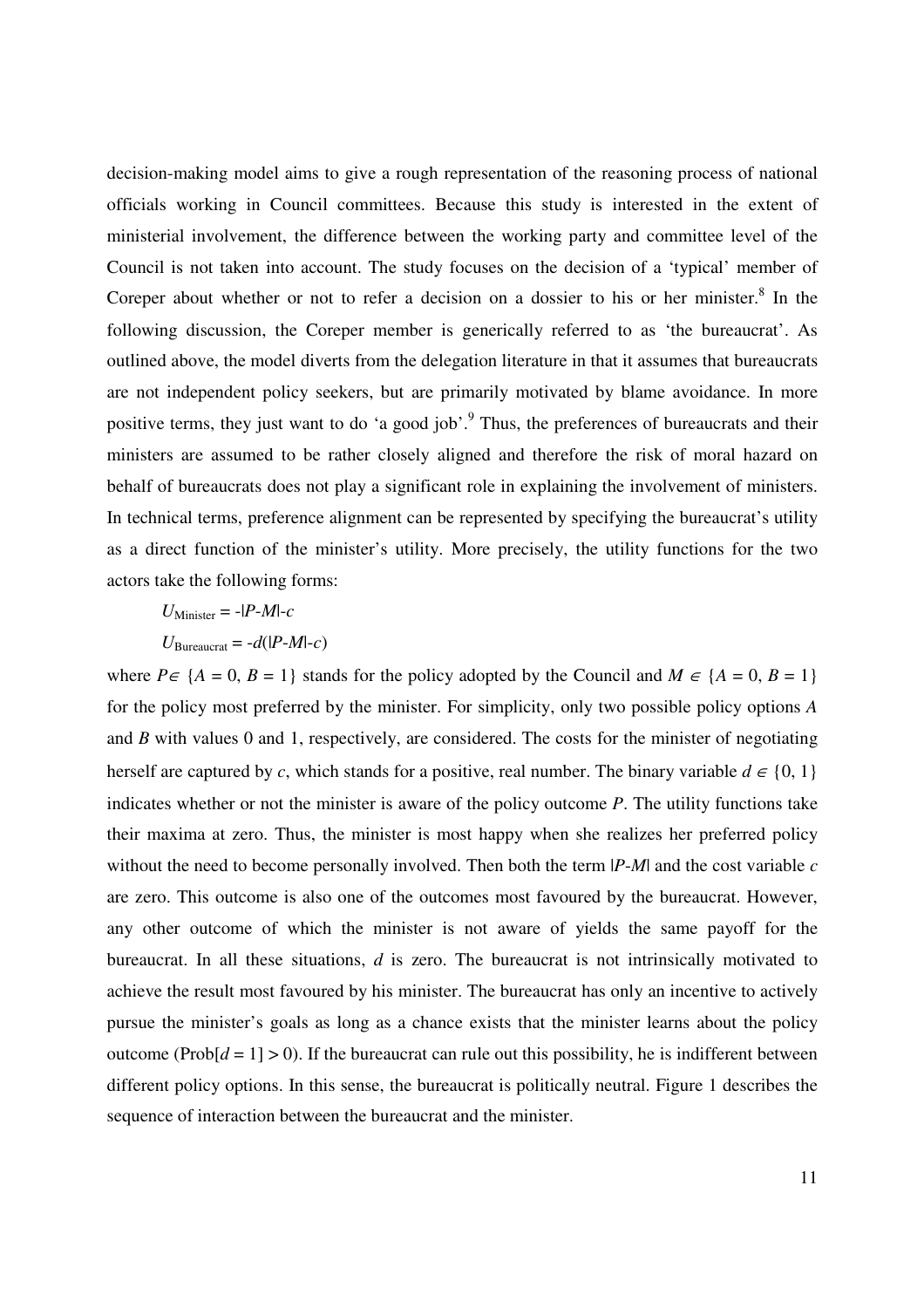In the first stage of the model, the bureaucrat decides about referring the proposal to his minister or selecting a policy himself. If the bureaucrat refers the proposal, the minister simply chooses the policy she prefers (so  $|P-M| = 0$ ) but incurs a positive cost ( $c > 0$ ) for spending some of her valuable time on the proposal. If the bureaucrat chooses to decide about the policy himself, he faces two problems that in combination make a clear-cut policy decision difficult. Firstly, the bureaucrat is not certain about the policy option preferred by his minister. The bureaucrat believes that the minister prefers policy *A* with probability  $a \in [0, 1]$  and policy *B* with probability 1-*a*. Furthermore, the bureaucrat is uncertain about whether the minister will become aware of the adopted policy or not. With probability  $p \in [0, 1]$ , the minister will be informed about the adopted policy, and with probability 1-*p*, she will remain unaware of the policy. The minister's payoff in the different scenarios just depends on which policy is selected by the bureaucrat. The minister is not involved in negotiations, so the cost term *c* is always zero. If the bureaucrat selects the option favoured by the minister, the minister receives her maximum payoff of zero. If the bureaucrat selects the option not favoured by the minister, the minister receives a negative payoff of -1.

From the point of view of the bureaucrat, the choice of the policy option is inconsequential as long as the minister does not learn about it. The bureaucrat receives his maximum payoff of zero whenever the minister remains unaware of the bureaucrat's policy choice, whatever that choice may be. In contrast, the payoffs of the bureaucrat exactly mirror the payoffs of the minister when the latter scrutinizes the former's decision. Any disagreement about the policy option chosen by the bureaucrat will be directly reflected in the bureaucrat's payoff. If the bureaucrat chooses the minister's preferred policy option, he will receive a payoff of zero. If he chooses the option not favoured by the minister, he will receive a payoff of -1. This relationship between the bureaucrat's and the minister's payoffs represents the idea that the bureaucrat is sensitive towards the minister's evaluation of his job but that the minister's evaluation depends on what the minister can actually learn about the bureaucrat's behaviour.

### **--- Figure 1 about here ---**

The game can be solved via backward induction. When the bureaucrat refers the proposal to the minister, nature reveals which policy the minister prefers and the minister simple selects this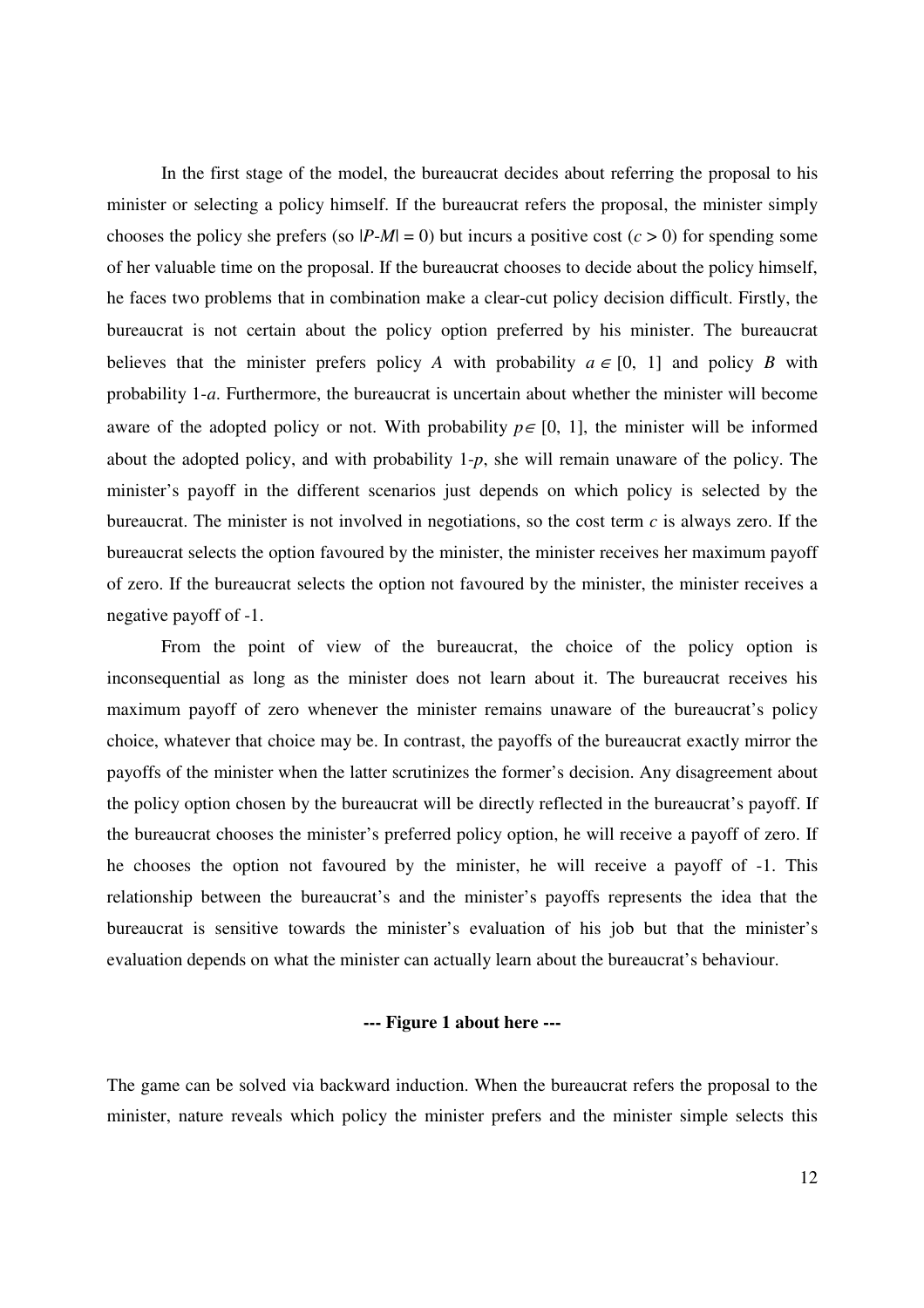policy. The minister incurs only decision-making costs resulting from the need to deal with the proposal herself. These decision-making costs occur regardless of which policy option the minister selects and are directly transferred to the bureaucrat. Thus, the bureaucrat's payoff for referring the proposal is  $-c$ <sup>10</sup>. The payoff for deciding about the proposal himself is somewhat more difficult to identify. Given the choice for a certain policy option, the bureaucrat's payoff depends on the probability *p* that the minister becomes aware of the selected policy and on the probability *a* that the selected policy corresponds to her preferred outcome. In general, the bureaucrat's payoff from selecting policy *A* is  $p(1-a)(-1)$  and the payoff from selecting policy *B* is *pa*(-1). Comparing these two payoffs, the bureaucrat will choose policy *A* over *B* if  $p(1-a)(-1)$  > *pa*(-1), which reduces to  $a > 1-a$ . In words, the bureaucrat will choose policy *A* if the probability that the minister prefers policy *A* is larger than the probability that the minister prefers policy *B*. Solving for *a*, we can see that this will be the case when  $a > 0.5$ .

If  $a > 0.5$ , then the bureaucrat's choice between referring the proposal to the minister and deciding about the proposal himself becomes one between referring and selecting policy *A*. Formally, the bureaucrat will refer the proposal if  $-c > p(1-a)(-1)$ , which reduces to  $c < p(1-a)$ . If *a* < 0.5, then the bureaucrat's choice becomes one between referring and selecting policy *B*. In this case, the bureaucrat refers the proposal if  $-c > pa(-1)$ , which reduces to  $c < pa$ . In both cases, the bureaucrat faces a trade-off between the certain costs  $c$  of a referral and the losses he is likely to receive in the event that he inadvertently does not select the minister's preferred policy and his policy choice is discovered by the minister.<sup>11</sup> For a given level of negotiation costs, the bureaucrat is more likely to refer the proposal to the minister the larger the probability that he accidentally selects the policy option not favoured by the minister and the larger the probability that the minister subsequently learns about his policy choice. Looking at it from a different angle, the bureaucrat will decide to select policy himself either if he is relatively sure about which policy is favoured by his superior or if the chances that his policy choice will be discovered by the minister are rather small. According to the model, this is the main trade-off faced by bureaucrats in Council committees. At each point in the negotiation process, committee members have to ask themselves whether they are willing to agree to a certain negotiation offer or not. If they can be sure that the offer is in line with their minister's preferences, the decision is an easy one. However, if they are highly uncertain about their minister's views and thus likely to agree to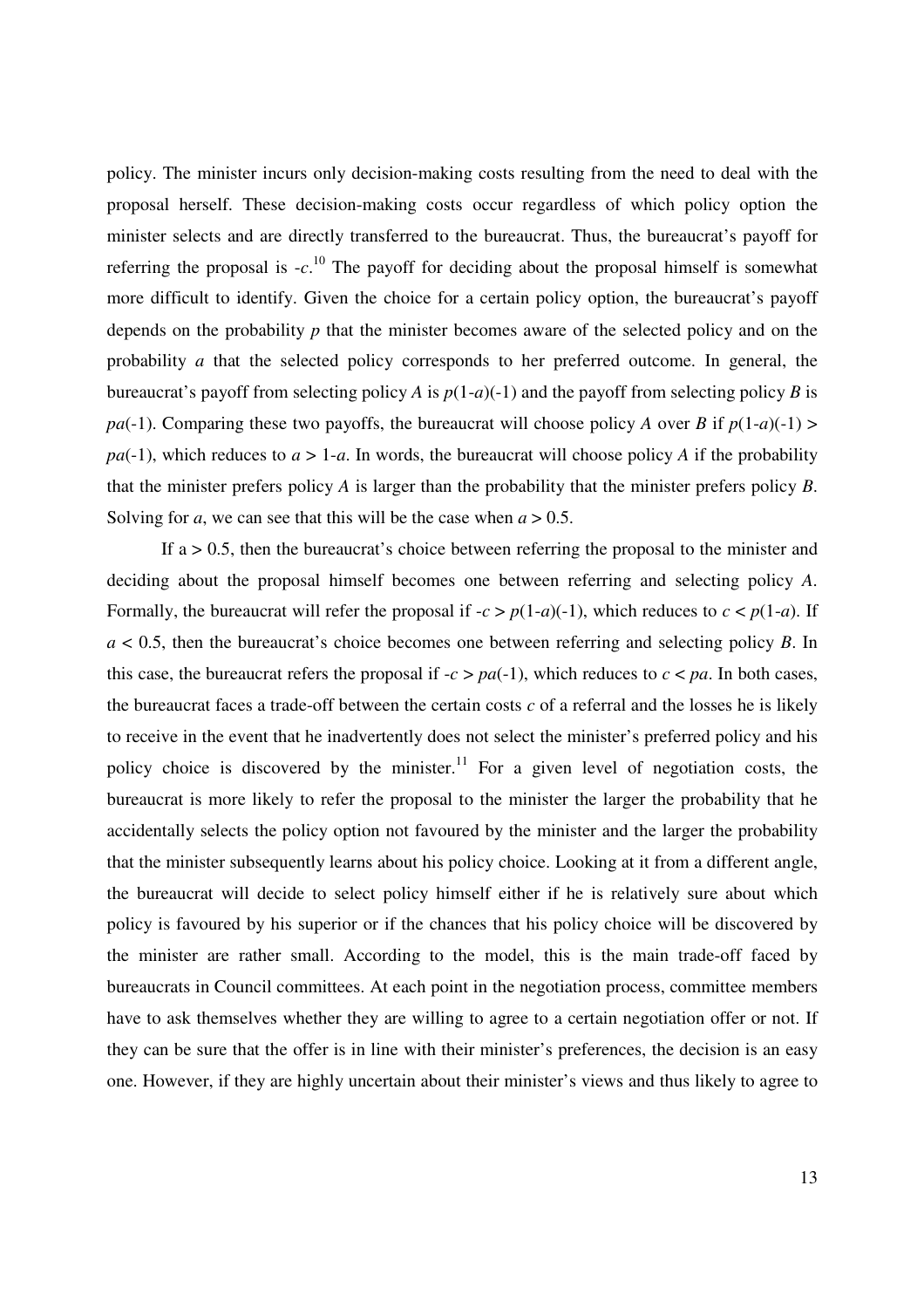something the minister might not like, they will only take that risk if they can be pretty certain that the minister's attention will not be drawn to this issue at a later point in time.

The bureaucrat's uncertainty about the minister's preferred policy choice and the bureaucrat's belief about the probability that the minister will learn the bureaucrat's policy choice are both influenced by the powers of the EP in legislative decision-making.<sup>12</sup> First, the bureaucrat's uncertainty about the minister's views increases as a direct consequence of the Parliament's actions. The Parliament is likely to raise new issues and thereby add further dimensions to the negotiation space (Tsebelis 1996; Rittberger 2000). Also, empirical research shows that the EP often represents extreme positions compared to the member states (Thomson *et al.* 2004; Kaeding & Selck 2005; Costello 2008). Together with the strategic considerations added by taking the EP's current and future behaviour during the procedure seriously, the decision-making situation under the cooperation and codecision procedure is considerably more complex than under the consultation procedure. In the face of such complexity, the bureaucrat will find it more difficult to predict the reaction of his minister (i.e., *a* will be closer to 0.5).

As long as the minister does not learn the bureaucrat's policy choice, this uncertainty about the minister's preference is not consequential. However, a more powerful EP is also likely to be taken more seriously by interest groups and the media on both the European and national level. The media is more likely to cover and monitor the EP's actions and interest groups are more likely to communicate with European parliamentarians and their staff. The increased interest by lobbyists and the media multiplies the number of communication channels through which information about the eventual policy choice of bureaucrats can be transmitted to the minister. Thus, the minister is more likely to hear about the bureaucrat's policy choice (i.e., *p* increases) when the proposal in question was adopted according to the cooperation or codecision procedure rather than the consultation procedure. In short, the involvement of a powerful EP in legislative decision-making increases the uncertainty about the preferences of the minister and the likelihood that ministers will become aware of the bureaucrat's policy choice. Both of these factors in turn increase the probability that the bureaucrat refers a proposal to the minister. Having outlined the linkages between the legislative powers of the EP and the different parameters determining the bureaucrat's referral decision, the following empirically testable hypothesis can be stated: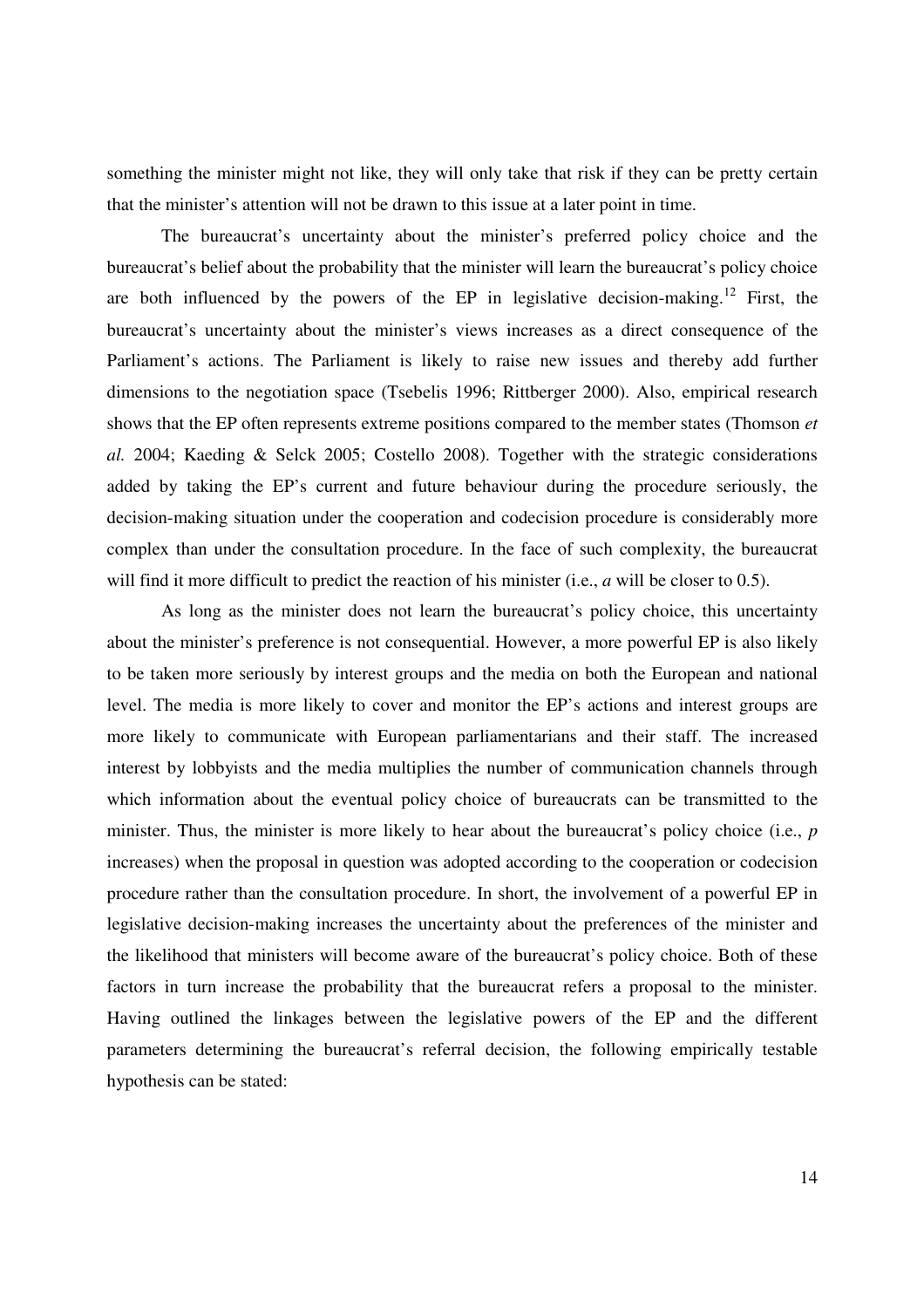# *Hypothesis: Ministers in the Council are more likely to personally decide on a proposal the more powers the EP has been granted in the legislative decision-making process.*

Corresponding to the earlier discussion of the effects of different procedures, I expect to observe the lowest degree of ministerial involvement under the consultation procedure and the highest under the Amsterdam version of the codecision procedure. The cooperation procedure and the first version of the codecision procedure are also expected to lead to a higher involvement of ministers than the consultation procedure. However, as discussed in the previous section, the divergent views in the literature on the powers of the EP under Cooperation and Codecision I do not allow for the derivation of more specific predictions. In the next section, I examine the extent to which these expectations are reflected in the data.

#### **Sample selection, data collection and measurement**

The data used for this analysis was extracted from the European Commission's Prelex database. Prelex monitors the inter-institutional decision-making process and is accessible online.<sup>13</sup> The database provides information on Commission documents submitted to the other EU institutions since the mid 1970s. For legislative proposals, the database tracks their progress through the inter-institutional decision-making process, providing a considerable amount of information on major events related to the dossier. To extract the information from the database's webpages, a computer script in the programming language Python was developed. First, the script searches for all Commission documents that were submitted in a certain year and downloads the respective webpages. In a second step, the relevant information in the webpages is identified through search functions and then copied and stored in a database table, which forms the basis for the statistical analysis.

The data analysis focuses on decision-making processes that started after 1974 and ended between the beginning of 1980 and the end of 2007. The analysis is also restricted to proposals for decisions, regulations and directives that were introduced by the Commission and discussed under the consultation, cooperation, or codecision procedure. The focus on decisions, regulations, and directives excludes several types of non-legislative acts. To keep the sample somewhat homogenous, legislative proposals introduced by a member state or by the European Central Bank are not considered. In cases where direct information on the legislative procedure was missing, information on the occurrence of different types of EP meetings was used to code the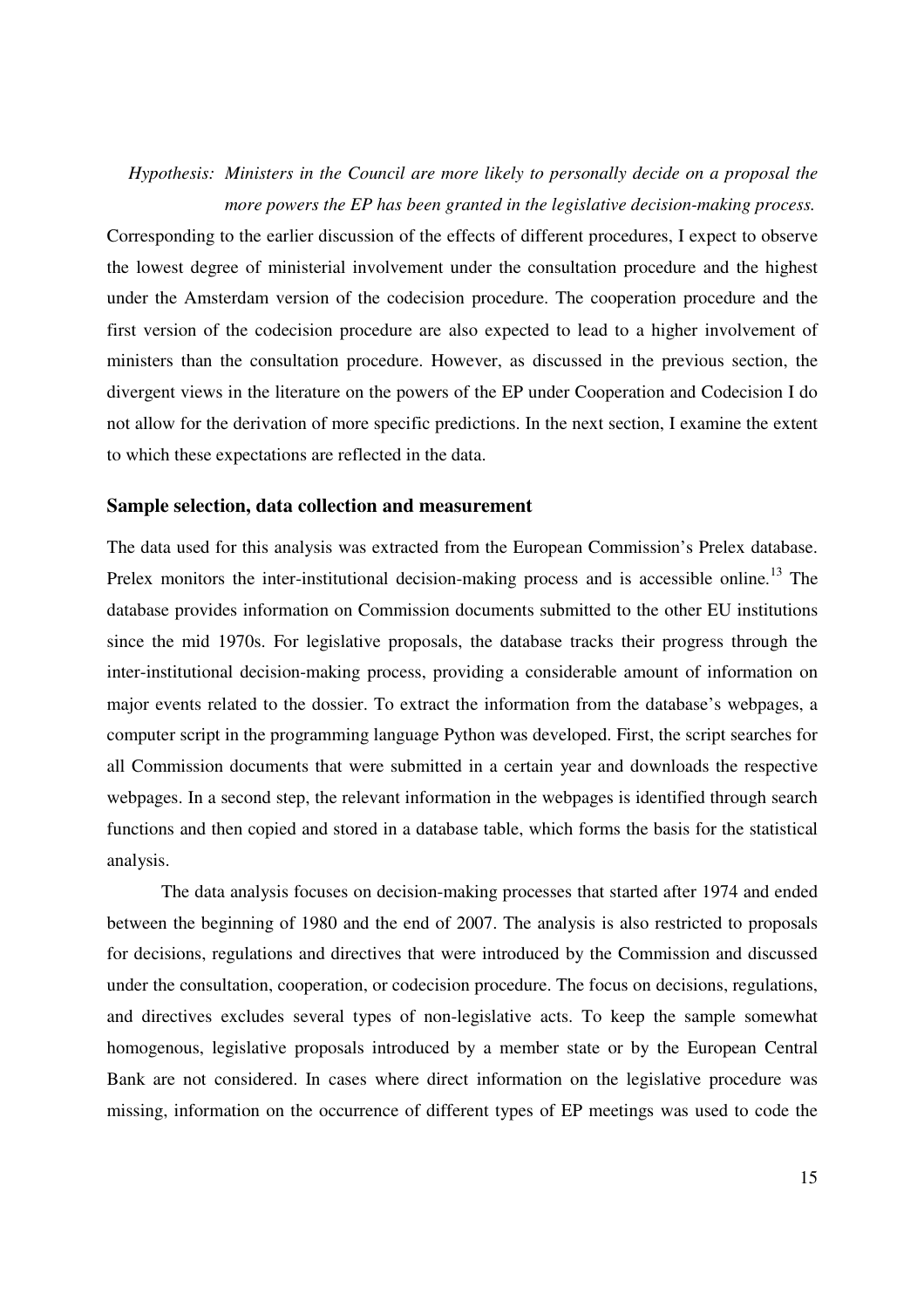procedure variable.<sup>14</sup> In addition, proposals were excluded if evidence suggested that the legislative procedure had changed during the decision-making process due to changes in the EU treaties. In such cases, the relevant procedure could not be identified unambiguously. Finally, 166 pending proposals were excluded because the decision-making process had not been concluded yet. This selection procedure resulted in a sample of 6,079 decision-making processes.

Figure 2 shows the distribution of different types of procedures over time. Before 1987, all decision-making processes followed the consultation procedure. As the Single European Act came into force in 1987, the cooperation procedure was added. The Maastricht Treaty introduced the codecision procedure in 1993. In 1999, the Treaty of Amsterdam revised the codecision procedure and widened its scope of applicability, almost completely replacing the cooperation procedure.

#### **--- Figure 2 about here ---**

The politicization of Council decision-making is measured by a binary variable indicating whether or not ministers personally decided on the dossier. The analysis focuses on first reading decisions of the Council. In the case of the consultation procedure, this decision coincides with the final adoption of the act. In the case of the cooperation and codecision procedure, the first reading decision refers to the adoption of the Council's common position. In both procedures, the first reading is the stage at which member states negotiate a collective Council position. The second and third reading decisions of the Council under the cooperation and codecision procedure deal mainly with finding an inter-institutional compromise with the EP.<sup>15</sup> Thus, the focus on the first reading decision of the Council maximizes the comparability of the cases across procedures. The meeting in which the ministers formally adopt the proposal or the common position is often preceded by a meeting in which the ministers reach an informal agreement on the dossier.<sup>16</sup> If ministers discussed the proposal in one of these meetings, the politicization variable is coded as 1. If ministers did not discuss the proposal in either meeting, the variable is coded as  $0.^{17}$ 

If ministers have to discuss a proposal, it is indicated on the ministers' meeting agenda as a B-item. If ministers just endorse the decision made by one of the working parties or Coreper without deliberation, then the proposal is indicated as an A-item on the agenda. In many cases,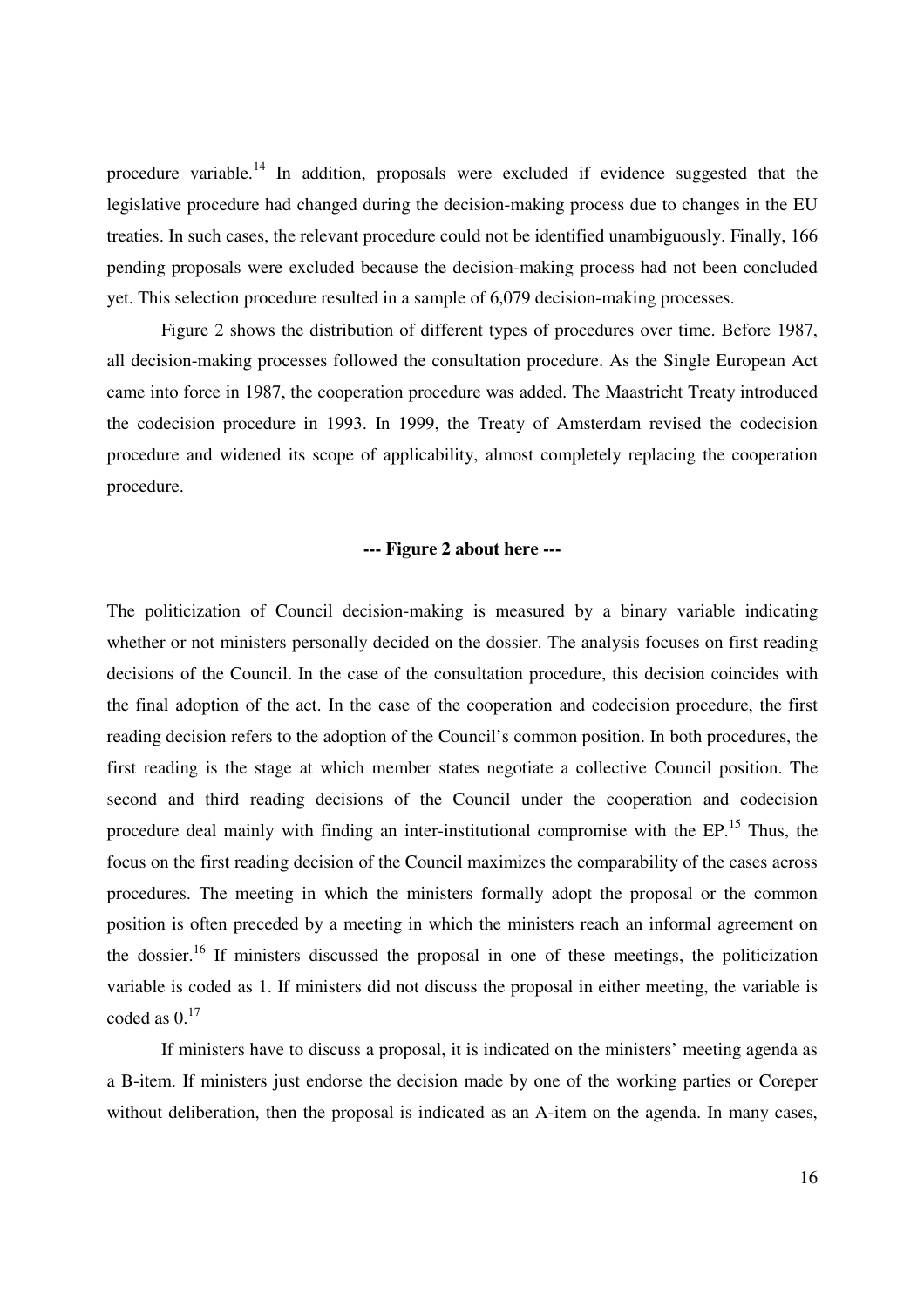Prelex includes information on what type of item a proposal formed on the ministers' agenda. However, such information is often missing for meetings in which the Council reached an informal agreement on the proposal. For such cases, assuming that the proposal formed a B-item on the agenda seems reasonable. If an agreement is reached at lower levels of the Council, no need exists for ministers to endorse this agreement informally as an A-item before adopting the act officially, again as an A-item, in a subsequent meeting. The assumption that informal agreements are usually B-items on ministers' agenda is also supported by the available data. The overwhelming majority of meetings at which ministers reached an informal agreement and for which information on the type of agenda-item is given indeed indicates that the respective proposals formed B-items on the agenda.<sup>18</sup> Thus, if Prelex specified that ministers reached an informal agreement but lacked information on the type of agenda-item, the proposal was coded as a B-item. Conversely, if information on the agenda-item was missing for meetings in which the ministers formally adopted a Council decision, I assumed that the decision was adopted without discussion as an A-item. Again, the large majority of formal adoption cases on which information about the type of agenda-item was available showed that ministers usually made the formal adoption decision through the A-item procedure.<sup>19</sup> Finally, adoptions through the written procedure, replacements or withdrawals of the proposal by the Commission before any ministerial meeting had taken place were also coded as a lack of ministerial involvement.<sup>20</sup>

Figure 3 shows the percentage of legislative acts discussed directly by ministers between 1980 and 2007. An interesting observation is the large variation in the degree of ministerial involvement, ranging between 6 percent in 1980 and 66 percent in 1990. The lack of a clear-cut trend in the degree of ministerial involvement also comes as a surprise. This finding stands in contrast to recent work arguing that EU policy-making is increasingly politicized (e.g. Hooghe & Marks 2009). At least with respect to Council decision-making, such a development is not visible. If the data show any systematic development at all, ministerial involvement was highest during the drive for the completion of the internal market in the early 1990s and steadily levelled off ever since. This means that recent years have seen a move towards less rather than more politicization in the Council.

**--- Figure 3 about here ---**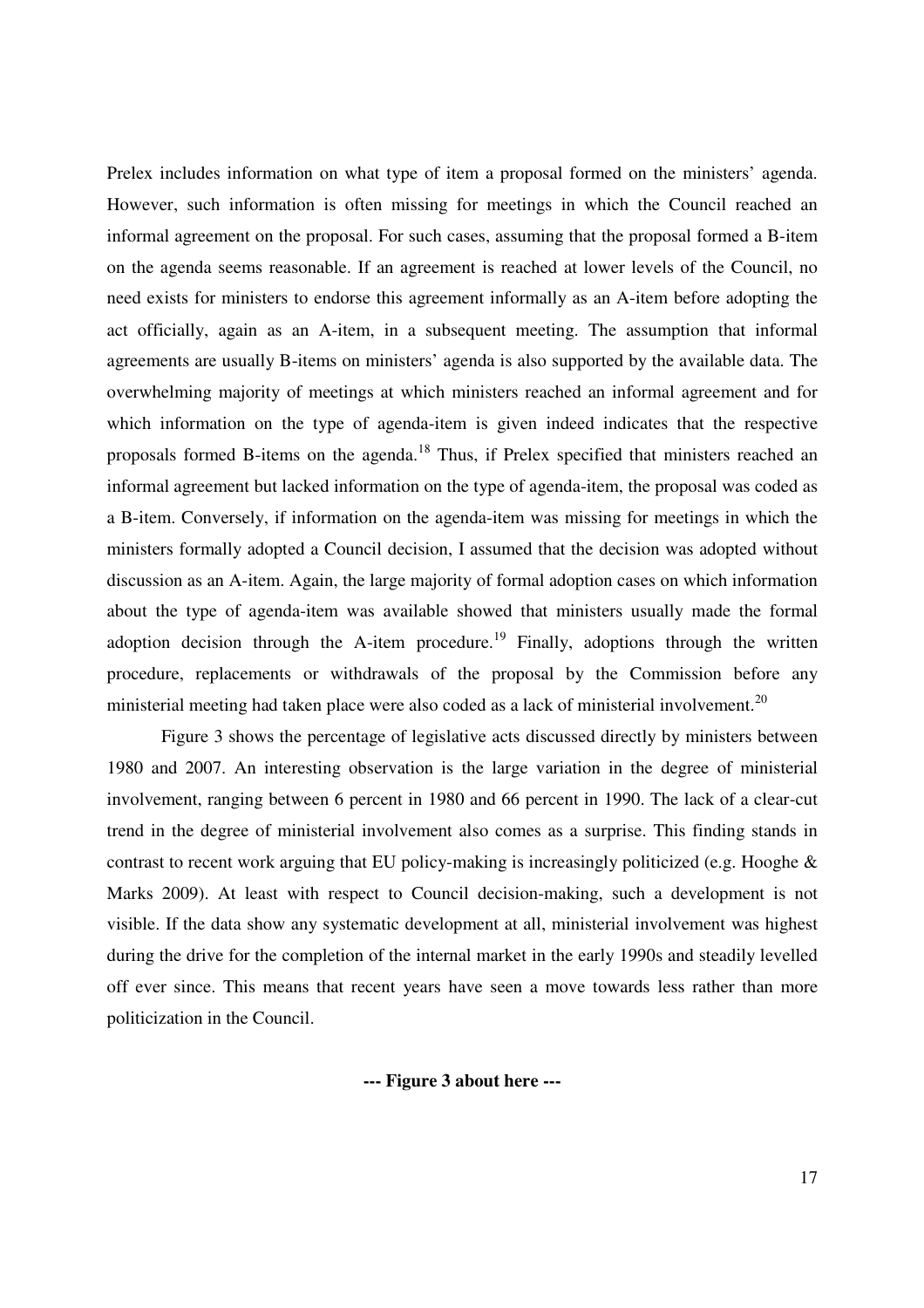This paper is not primarily concerned with describing changes in ministerial involvement over time. Nor does it aim at a full and complete explanation of these historical changes. The primary aim is to examine the causal effect of one particular factor, the legislative powers of the EP, on ministerial involvement in Council decision-making. In the next section, I investigate this relationship.

#### **The effect of EP empowerment on the politicization of Council decision-making**

The figures in the previous section indicate that the politicization of Council decision-making actually decreased over time while more and more powers and competences were transferred to the Parliament. At first sight, this development contradicts the theoretical expectations. However, these figures are based on aggregate data. Figure 3 demonstrates the existence of a decreasing trend in the overall level of politicization over time, but it does not show whether differences in politicization exist between different legislative procedures. Figure 4 is more useful for an initial evaluation of the theoretical expectations. According to these predictions, ministers should be more involved in Council decision-making under the codecision and cooperation procedure than under the consultation procedure. We can examine this hypothesis by comparing the proportions of politicized Council decisions across different legislative procedures. The upper part of the figure plots the difference in the percentage of politicized Council decisions between the cooperation and the consultation procedure. As expected, the differences in the percentages are mostly positive. Except for the years 1990 and 1992, the percentage of politicized Council decisions was always considerably higher under the cooperation procedure than under the consultation procedure.<sup>21</sup> An even more distinct pattern is visible in the lower part of Figure 4, which compares the politicization under Codecision I and II to the politicization under the consultation procedure. Here, the differences in the percentages are positive in every single year, indicating a consistently higher proportion of politicized Council decisions under codecision than under consultation. While Figure 3 indicates a clear negative trend in the overall level of Council politicization, Figure 4 also shows that Council politicization varies across legislative procedures and that this variation persisted over time. Thus, the bivariate analysis is consistent with the hypothesis that a more powerful EP increases the level of politicization of Council decisionmaking. The multivariate analysis below further explores the robustness of these bivariate relationships.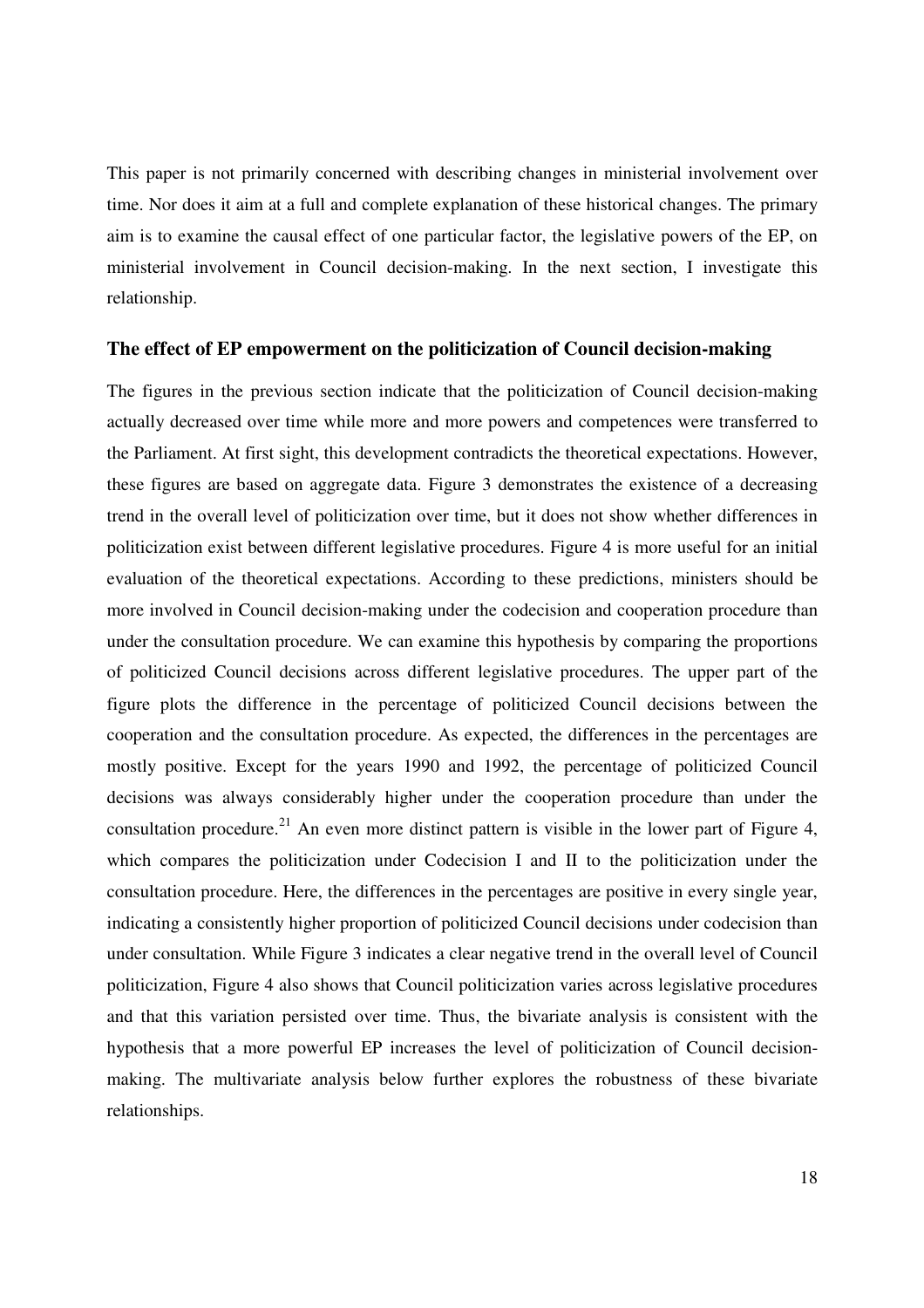#### **--- Figure 4 about here ---**

The statistical analysis employs logistic regression to estimate the effect of different procedures on the probability of ministers being directly involved in Council decision-making. It also examines this relationship while controlling for time- and policy-specific factors. Table 1 presents the models and the results of the analysis. Model 1 includes only two binary variables for the cooperation and codecision procedure, respectively, with the consultation procedure acting as the comparison category. No other substantive explanatory variables are included in the model. This approach is in line with the focus of the paper on the simple causal relationship between EP empowerment and Council politicization. The goal of this paper is not to arrive at a complete explanation of Council politicization, but to establish whether a substantive causal link exists between different degrees of legislative powers of the EP and the involvement of ministers in Council decision-making. As long as no third variable is causally related to both the legislative procedure variables and to the politicization variable, the models will yield valid estimates of the relationship between EP empowerment and Council politicization. Furthermore, if a third variable is positively related to Council politicization but negatively to EP empowerment, the hypothesized effect of EP empowerment is less likely to show up in the statistical analysis, thereby biasing the analysis against finding the expected relationship. An observed positive relationship between EP empowerment and Council politicization is only spurious when a third factor has a positive causal effect on both EP empowerment and Council politicization.<sup>22</sup>

Some of the main contesters for influential third variables are the voting rule in the Council, issue salience, and preference divergence amongst Council members. Indeed, issue salience and preference divergence are likely to have a positive effect on Council politicization (Häge 2007a). However, it is less obvious that these variables should also be positively related to EP empowerment. On the contrary, many areas in which the consultation procedure applies, like agriculture, taxation, cooperation in criminal matters, and the liberalization of services, are at least as likely to include highly salient and conflictual proposals as the policy areas to which the cooperation or codecision procedure applies. In contrast, different decision rules in the Council are clearly associated with different types of legislative procedures. While the connection is not perfect, the codecision and cooperation procedure tend to go together with the possibility of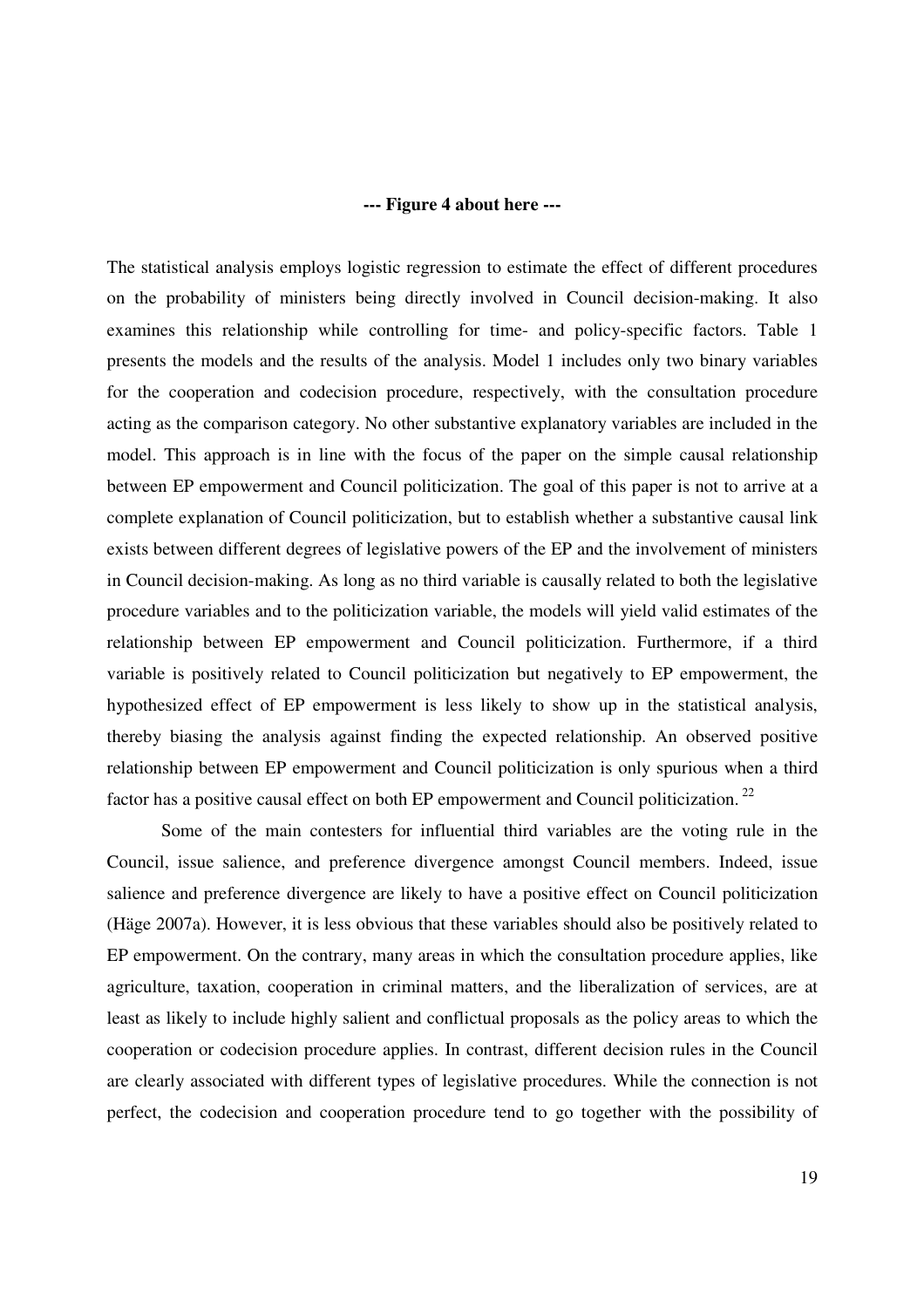qualified majority voting in the Council. However, government representatives in the Council should find it easier to reach an agreement under the qualified majority rule than under the unanimity rule. Therefore, the need to involve ministers should be lower rather than higher under cooperation and codecision. If this expectation is correct, the exclusion of the voting rule variable biases the analysis against finding a positive relationship between EP empowerment and Council politicization. In summary, no strong theoretical reasons exist to expect that any of these variables might be the 'true' cause of an observed positive relationship between EP empowerment and Council politicization. As Clarke (2005) has shown, the inclusion of control variables is not an innocent procedure that necessarily improves statistical estimation results. On the contrary, including control variables is just as likely to increase the bias in estimation results as it is likely to reduce it. $^{23}$  Given the lack of interest, clear theoretical justification, and the uncertain consequences on the model estimates, the analysis avoids the inclusion of control variables as far as possible.

Unfortunately, the sample on which the analysis is based does not consist of independent observations. Dependencies amongst observations might exist across time and space that are due to unknown or unmeasured third variables. To account for this possibility, Model 2 includes 27 binary variables indicating the year in which the decision-making process ended.<sup>24</sup> As some of the procedures were only in use during certain periods of time, the inclusion of year variables is important to account for third variable effects on politicization that occurred only during those years. For example, possible effects on Council politicization of enlargement are captured by these control variables. Based on the information given in Prelex on a proposal's 'field of activity', 21 binary variables distinguishing different policy fields were also created.<sup>25</sup> The policy field variables take care of all possible effects that are caused by factors that are constant within a certain policy field. If certain policy areas were generally more salient or controversial than others and if policy areas were related to different legislative procedures, then the policy variables would account for this problem. Unfortunately, information on the policy field was missing for 283 cases, so the sample is somewhat smaller when the policy field variables are included in the analysis. Finally, Model 4 includes controls for both the year in which the decision-making process ended and for the policy field. This model specification accounts for all factors that either affect all cases equally during a certain year or that are constant over time within a certain policy area (see e.g. Kittel & Winner 2005: 272). Since the estimated effects for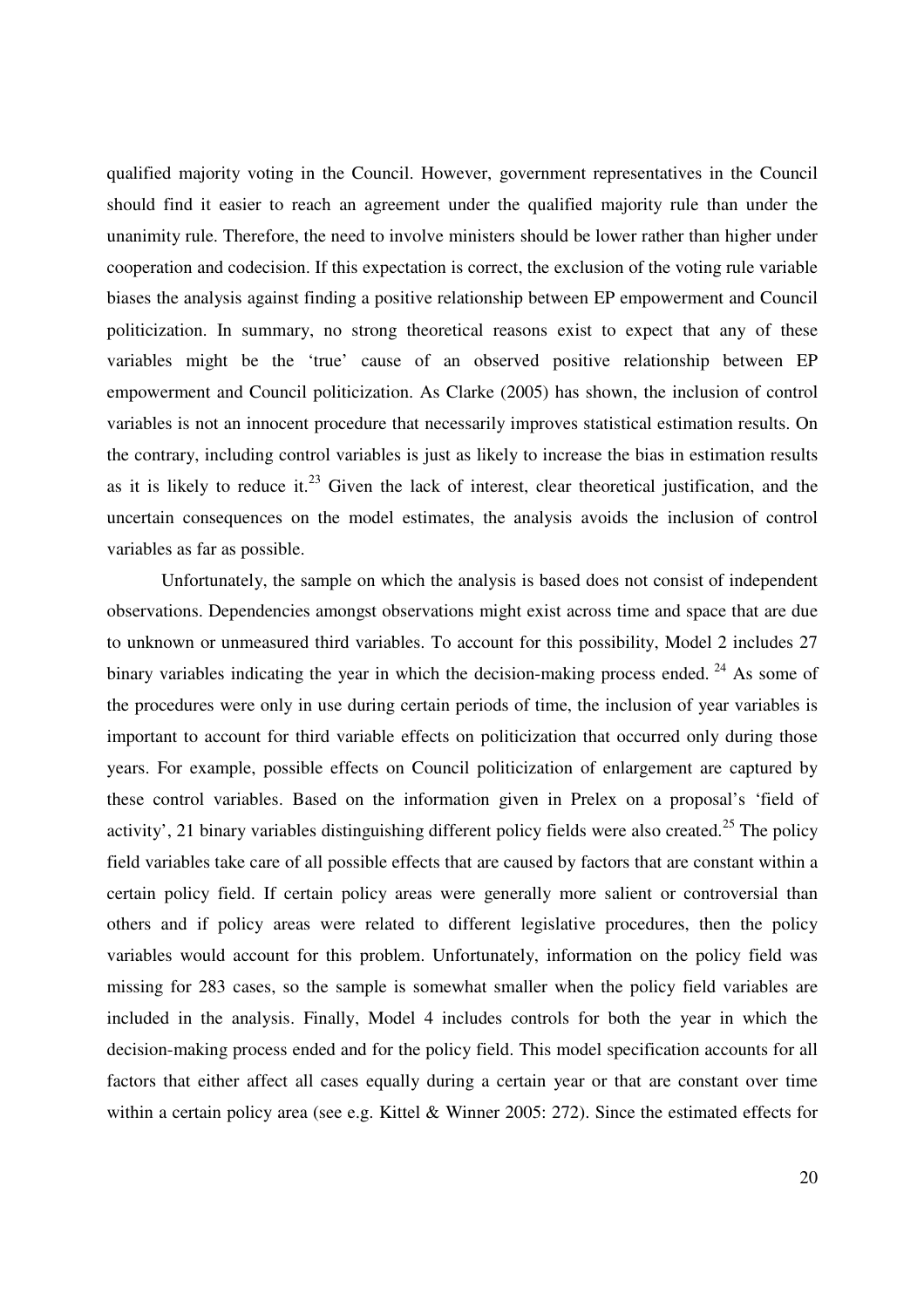the control variables are not of substantive interest, they are not reported in Table 1. To ease interpretation, the entries in the table present the odds ratios rather than the regression coefficients.

### **-- Table 1 about here ---**

All the results reported in Table 1 are statistically significant at the 1 percent level. Thus, we can almost be certain that the null hypothesis of no relationship between the explanatory and the response variable is incorrect in these instances. Thus, in the following, the interpretation of the regression results focuses on the estimated effect sizes and the substantive significance of the different explanatory variables.<sup>26</sup> In general, all the estimation results reported in Table 1 are broadly consistent with the theoretical argument that the empowerment of the EP leads to a politicization of Council decision-making. The results indicate that the odds of ministers deciding on the dossier are at least twice (Model 2) as large under the cooperation procedure as under the consultation procedure. Similarly, the odds of ministers becoming involved under Codecision I are at least 3.5 times (Model 2) and under Codecision II at least 1.3 times (Model 1) as large as the odds under the consultation procedure.

The estimation results without control variables (Model 1) are somewhat puzzling as they indicate that the politicization of Council decision-making was considerably lower under Codecision II than under Codecision I. However, if the analysis controls for general time trends as in Model 2, the effect sizes of the different codecision procedures are more similar. Still, the results show some signs of the effect of EP empowerment decreasing after the entry into force of the Amsterdam Treaty. Interestingly, the inclusion of policy field control variables in Model 3 accentuates the estimated effects of all legislative procedure variables.<sup>27</sup> After accounting for idiosyncrasies of individual policy fields, the effects of EP empowerment are more pronounced. Again, without time controls, the effect of Codecision II is lower than the effect of the cooperation procedure in Model 3. However, the order of the effect sizes reverses as soon as control variables for time-specific effects are again introduced in Model 4. The estimation results for the full specification of Model 4 indicate that, compared to the consultation procedure, the odds of ministers becoming involved in Council decision-making are 2.5 times higher under the cooperation procedure, 4.2 times higher under Codecision I and 3.8 times higher under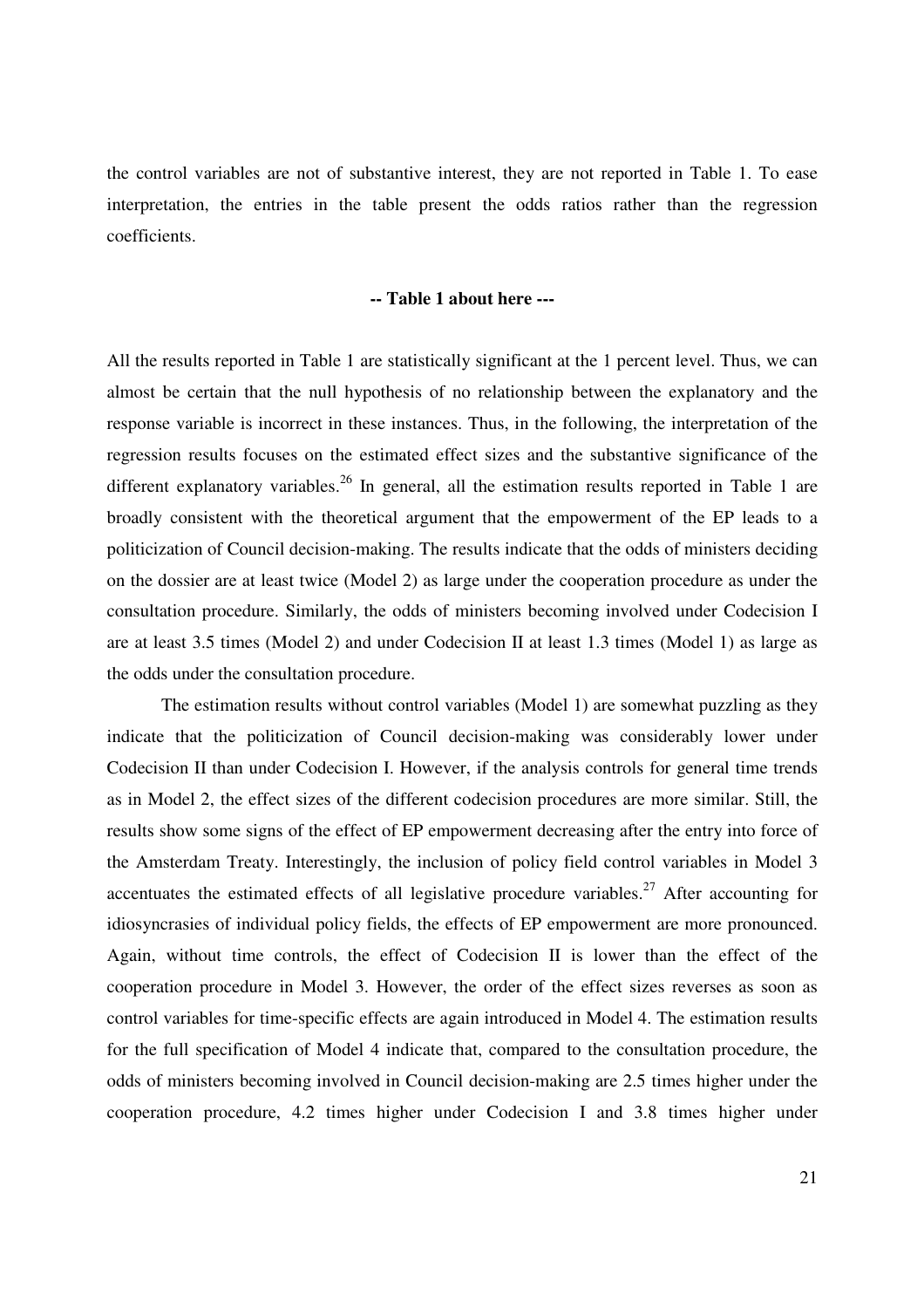Codecision II. As the different model specifications show, the exact numerical sizes of the estimated effects vary somewhat. However, all of them are of substantial size, and when time effects are controlled for, the order of the magnitude of the different effects is also roughly in line with the theoretical expectations.<sup>28</sup>

In order to further investigate the influence of different time periods and to check the robustness of the findings, I conduct a number of sub-sample analyses. I divide the sample into three different Treaty regime periods. The first period ranges from July 1987 to October 1993 and covers the period governed by the Treaty rules as amended by the Single European Act. Only the consultation and cooperation procedure were in use during this period. The second period ranges from the entry into force of the Maastricht Treaty in November 1993 to the entry into force of the Amsterdam Treaty in April 1999. This period is exceptional in that three legislative procedures were in use during that time<sup>29</sup>. The last period covers the post-Amsterdam Treaty time from May 1999 to the end of the study period in December 2007. The Amsterdam Treaty almost completely replaced the cooperation procedure through the second version of the codecision procedure. Therefore, the third sub-sample analysis focuses on a comparison of the effects of the consultation procedure and Codecision II. The estimation results given in Table 2 are again consistent with the theoretical argument.<sup>30</sup> In the Single European Act period (Model 1a), the cooperation procedure is associated with more involvement of ministers than the consultation procedure. The effect of the cooperation procedure is even larger after 1993 (Model 1b), almost matching the effect of the newly introduced codecision procedure. After the changes brought about by the Treaty of Amsterdam (Model 1c), the effect of Codecision II is somewhat smaller than the effect of Codecision I, but still of substantial size.

#### **--- Table 2 about here ---**

To further illustrate the effect size of EP empowerment, Figure 5 presents the predicted probabilities of ministerial involvement for different legislative procedures. The predicted probabilities are based on Model 4, which takes advantage of the full data set but controls for year- and policy area-specific effects. Taking the 95% confidence interval as a standard, the predicted probabilities for Codecision I, Codecision II, and the cooperation procedure are statistically indistinguishable, although the mean of the predicted probabilities for the cooperation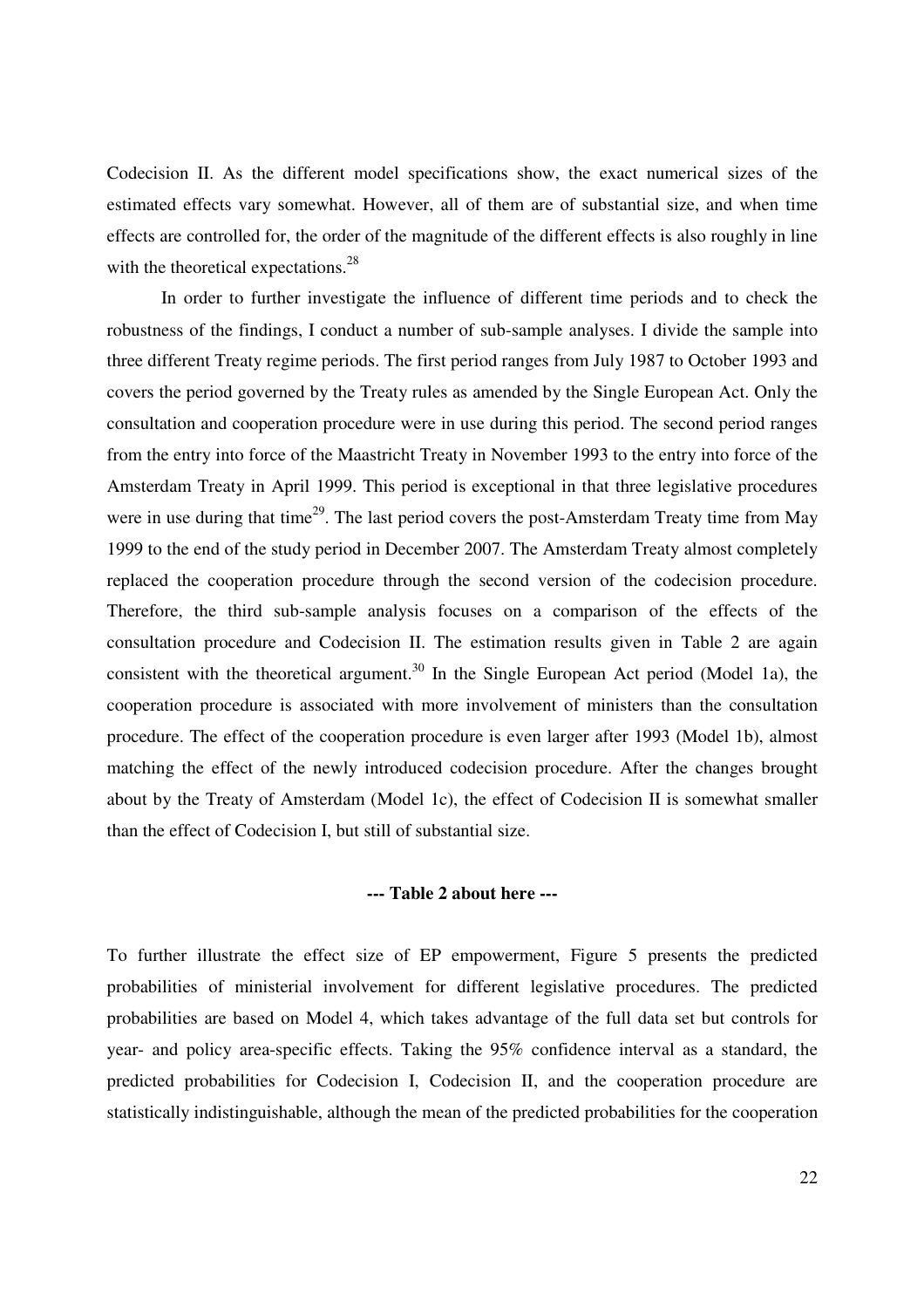procedure is considerably lower than the corresponding means for Codecision I and II. The figure shows clear differences in the predicted probabilities between these procedures, in which the EP has some formal powers, and the consultation procedure, in which the EP only has an advisory status. In fact, the predicted probability of ministerial involvement under the codecision procedures is about twice as large as the predicted probability under the consultation procedure. Besides demonstrating the substantive effects of EP empowerment, the figure also indicates that Crombez' and Steunenberg's view of the EP's powers under different procedures is more in line with the findings than Garrett's and Tsebelis' account.

# **--- Figure 5 about here ---**

In summary, the analysis demonstrates a strong and robust relationship between the type of legislative procedure and the decision-making level in the Council. Stronger powers of the EP are associated with more involvement of ministers in Council decision-making. In this respect, the empirical findings are clearly in line with the theoretical expectations. In the next section, I summarize the results and discuss possible normative conclusions.

#### **Conclusions**

A considerable body of research exists on the working of the EP and its influence on policy outcomes under different legislative procedures. However, few studies consider the effect of differences in inter-institutional procedures on intra-institutional decision-making processes. This paper sheds some light on the consequences of the EP's empowerment on the politicization of decision-making within the Council. Often, working parties and committees composed of officials representing their national governments exclusively deal with a proposal; ministers only rubber-stamp their decisions. The paper argues that the empowerment of the EP under the cooperation and codecision procedure results in more direct involvement of ministers in Council decision-making.

The paper presents a theoretical model of the 'typical' Council bureaucrat's referral decision and showed that the bureaucrat is more likely to refer a decision to his superior if he is uncertain about the minister's policy preferences and if the bureaucrat believes the minister might learn about his policy choice after the fact. The involvement of the EP affects both of these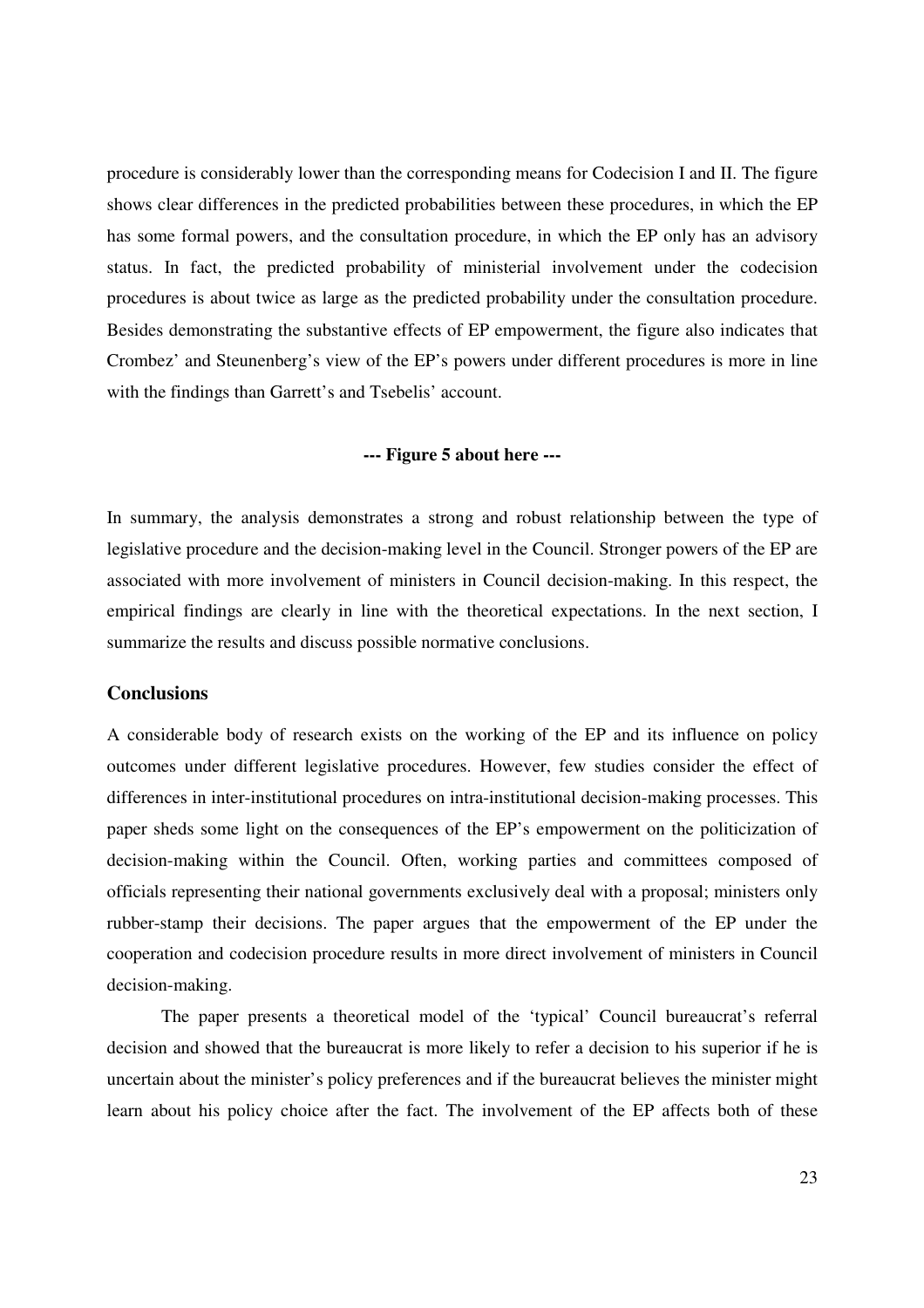parameters. Often the EP introduces new issues or promotes extreme positions. In such situations, the bureaucrat will find it harder to anticipate his minister's views. Also, the involvement of the EP is likely to draw more public and political attention to a dossier, thus increasing the chance that the minister learns about the bureaucrat's policy choice if the bureaucrat decided against a referral to the minister. If the bureaucrat erroneously has not selected the policy preferred by his superior and if the minister learns about the bureaucrat's policy choice, she has ample means at her disposal to censor the bureaucrat. Of course, the bureaucrat would like to avoid such consequences and is therefore more likely to refer the proposal to the minister. In line with the degree of EP power under different legislative procedures, the cooperation procedure and the different versions of the codecision procedure are expected to be associated with a higher degree of politicization than the consultation procedure.

The empirical analysis relied on a sample of about 6000 decision-making cases recorded in the European Commission's online database Prelex. The sample included all decision-making processes that concerned the adoption of a regulation, decision, or directive, and which were discussed according to the consultation, cooperation, or codecision procedure. Interestingly, the descriptive analysis indicates a negative trend in Council politicization starting in the early 1990s. Thus, Council politicization decreased steadily ever since the heydays of the drive to complete the internal market. Still, the descriptive analysis also shows that differences in politicization across legislative procedures persisted over the entire study period. Ministers decided a considerably larger percentage of cooperation and codecision files than consultation files. The statistical analysis confirmed this finding by demonstrating the existence of a strong relationship between the type of legislative procedure and the Council decision-making level. In comparison to the consultation procedure, EP involvement under the cooperation and codecision procedure increases the probability of ministerial involvement by about 20 to 30 percentage points. While the negative trend in Council politicization is interesting and warrants further attention, this comparison shows that the EP effect on Council politicization is real and not negligible. Council decision-making would have become even more de-politicized without EP empowerment. Therefore, if institutional designers desire a more politicized Council, then enlarging the scope of the codecision procedure is one possible option. One caveat is in order here though. If the theoretical mechanism presented earlier is correct, then the EP powers alone do not increase Council politicization, but the combination of its powers with its open and transparent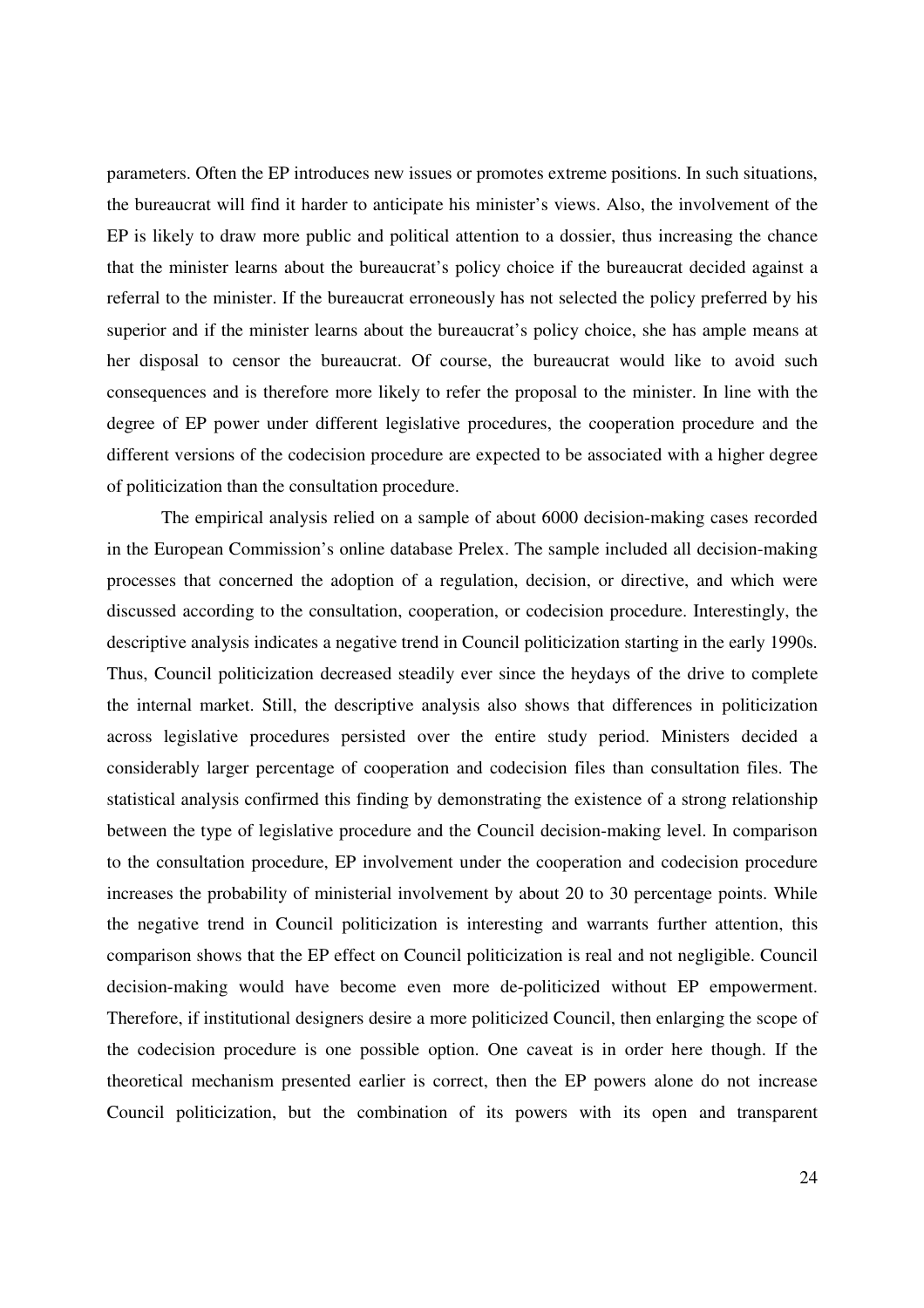proceedings. If the Parliament continues to widen the practice of informal trilogue negotiations with the other institutional actors to speed up legislative decision-making, the positive effect of EP empowerment on Council politicization might weaken. In fact, the reduced effect under the codecision procedure after the Amsterdam Treaty might already indicate such a development. As so often, efficiency might only be gained at the cost of transparency and accountability.

#### **Acknowledgements**

Previous versions of this article were presented in April 2009 at the 'Beyond the Hemicycle' workshop of the EU Center of Excellence at the University of Wisconsin-Madison, the 'Legislators of Europe' workshop of the European University Institute in Florence, and the EUSA Biennial Conference in Los Angeles. The author would like to thank all participants for the valuable comments received on these occasions. Special thanks to Adrienne Héritier, Peter Mair, Daniel Naurin, Mark Pollack, Anne Rasmussen, Nils Ringe, Alexander Trechsel, and the three anonymous reviewers. The data collection for this study was made possible by a postdoctoral fellowship grant of the Netherlands Institute of Government.

#### **Notes**

<sup>1</sup> For more detailed descriptions of these procedures, see, for example, Hix (2005: 99-102) and Nugent (2006: 398-414). Articles 252 and 251 of the Treaty establishing the European Community contain the authoritative accounts for the cooperation procedure and the current version of the codecision procedure (see pp. 155-157 in 'Consolidated Versions of the Treaty on European Union and of the Treaty Establishing the European Community', Official Journal of the European Union, C321, 29 December 2006).

 $2$  Other authors have argued that the change in the codecision procedure just formalized an already existing informal practice (Hix 2002; Farrell & Héritier 2007).

<sup>3</sup> The politicization of Council decision-making refers to an increase in public and interest group attention for issues discussed in the Council, which among other things results in a larger proportion of proposals being discussed by ministers rather than bureaucrats.

<sup>4</sup> For descriptive studies of the involvement of ministers in Council decision-making, see van Schendelen (1996), van den Bos (1991), and Hayes-Renshaw and Wallace (2006). This literature is reviewed in Häge (2008a).

 $<sup>5</sup>$  The article of Steunenberg (2003) is exceptional in that respect as it examines the role of Coreper in policy</sup> coordination among different sectoral formations of the Council. However, this model is also geared towards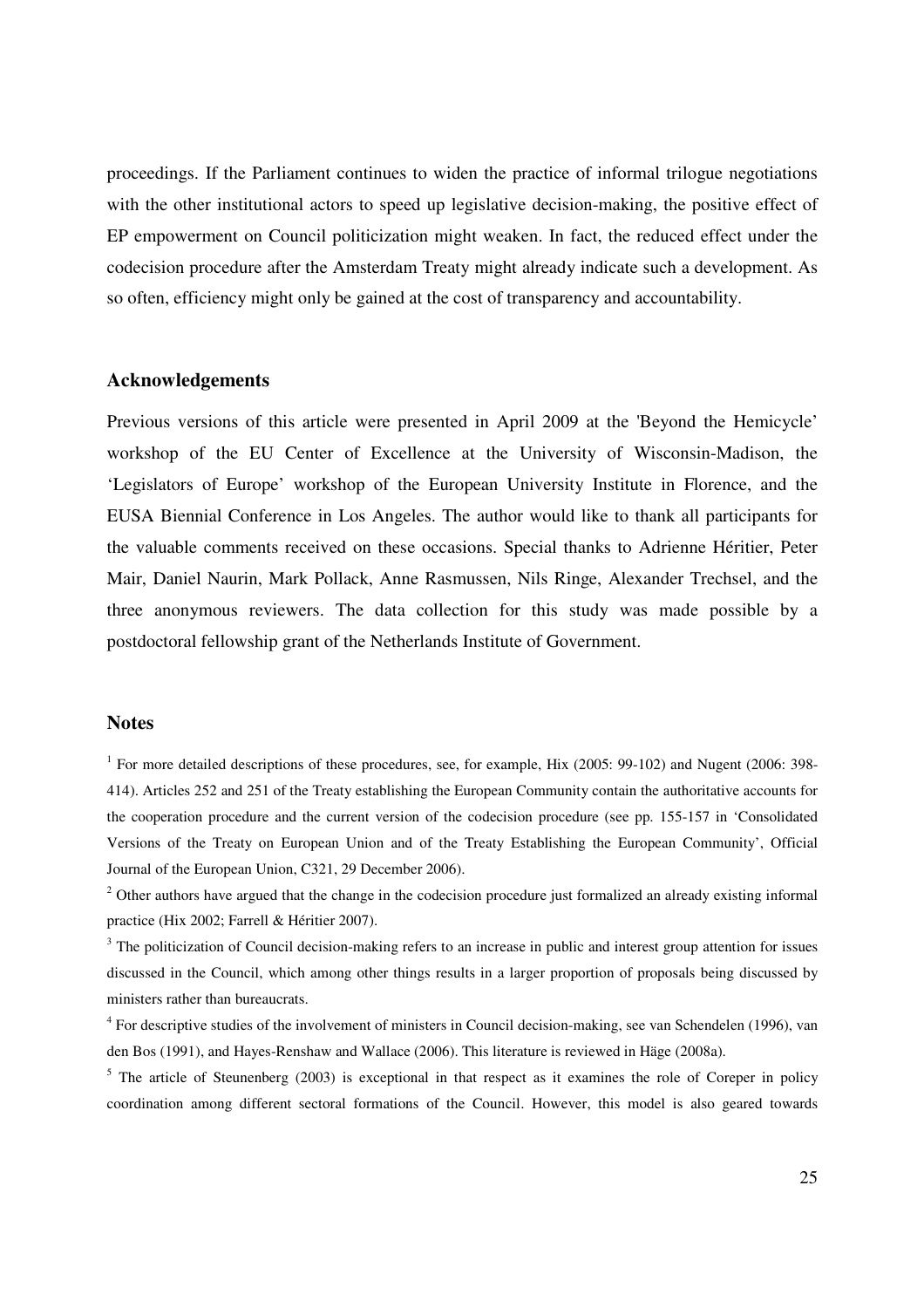explaining policy outcomes and does not make any predictions about the level at which a Council decision will be made.

<sup>6</sup> See Häge (2008a) for a more detailed description of the general process and several in-depth case studies.

 $<sup>7</sup>$  In principle, the minister can of course always demand to negotiate herself. Unfortunately, no reliable data exists on</sup> whether or how often this actually occurs. Next to interest and time, such a demand requires an awareness of a certain issue being discussed in the Council. In highly complex decision-making environments, bureaucrats control and regulate to a large extent the flow of information to their superior. Thus, it seems very unlikely that ministers decide about their personal involvement on a regular basis themselves.

 $8$  In practice, the typical bureaucrat could be the representative of the Presidency country or the representative of the country that is pivotal for reaching a collective agreement, depending on where the power to decide about referrals to ministers resides.

<sup>9</sup> The assumption of bureaucrats being primarily motivated by blame avoidance seems useful for theorizing the distribution of Council decisions across different hierarchical levels. For other research questions, other motives and aspects of the 'typical' bureaucrat's personality might be more relevant. For example, a bureaucrat's level of socialization into supranational norms might be more relevant for explaining the bureaucrat's behaviour in negotiations with her or his peers inside the committee.

 $10$  The assumption that costs are exactly the same for the minister and the bureaucrat is only made for technical convenience. As long as the bureaucrat's costs increase with increases in the minister's costs, the precise functional form of that relationship does not qualitatively affect the model predictions.

<sup>11</sup> I ignore the case when the bureaucrat is indifferent, that is when  $a = 0.5$ .

 $12$  EP empowerment is just one of a myriad of factors that can impact the bureaucrat's referral decision. For example, the need to give far-reaching concessions in Council negotiations surely increases the uncertainty about the minister's reaction as well. In this case, policy *A* could be the status quo and policy *B* the compromise solution that is only achievable through the concession. In such a situation, it is likely that the bureaucrat is highly uncertain about whether the minister will prefer the compromise solution or the existing policy. The paper does not argue that the EP effect is the most important or even the sole causal factor, only that it is one of the substantively important factors influencing Council politicization.

<sup>13</sup> See http://ec.europa.eu/prelex/apcnet.cfm?CL=en

 $14$  Cases that involved an "EP opinion single reading" were coded as consultation files and proposals that involved an "EP opinion first reading" as cooperation or codecision files. Drawing the distinction between cooperation and codecision files required individually inspecting each proposal. Cases that do not indicate the type of legislative procedure and do not record any EP meetings were excluded as being irrelevant.

<sup>15</sup> The exception occurs when the Parliament and the Council reach an early agreement under the codecision procedure. Then the first reading decision reflects not only an internal compromise but also the agreement between the Parliament and the Council. The Amsterdam Treaty introduced the possibility of first reading agreements in 1999.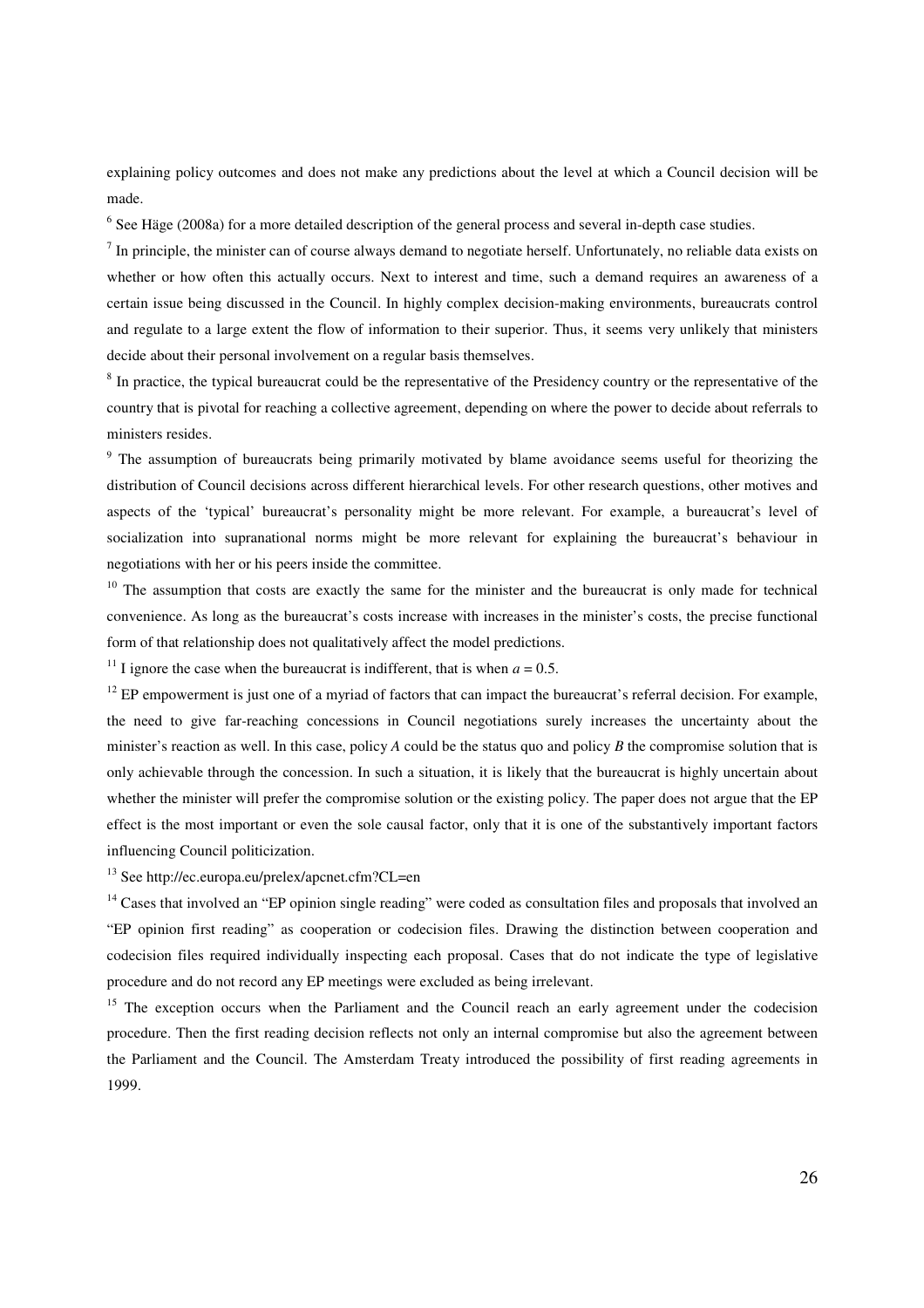<sup>16</sup> In Prelex, the events referring to informal agreements are indicated as 'Council agreement' and 'Political agreement common position', respectively.

 $17$  The exact way in which ministerial involvement is measured is quite consequential at least for the description of Council politicization. The figures presented here are considerably higher than those presented in other work (van Schendelen 1996; Hayes-Renshaw & Wallace 2006; Hagemann 2008). The higher politicization figures are a result of different samples and different units of analysis. In this study, the sample is restricted to legislative decisions and the unit of analysis is the entire decision-making process rather than an individual Council decision. To illustrate the implications of different units of analysis, consider the following example: The Council makes up to four formal decisions as part of the codecision procedure. If at all, ministers are only directly involved during the first reading stage, so either the informal agreement or the official adoption of the common position might occur through a Bitem. Empirical research shows that ministers are hardly involved in the rest of the procedure that deals with finding an inter-institutional compromise with the EP (Häge 2007a: 304). If each Council decision is counted as an individual case, the data will indicate at most one B-item case, which is outweighed by up to three or four A-item cases. In contrast, a focus on the entire process results in a single B-item case. For a detailed discussion and critique of alternative measurement procedures and the potential effects of different samples, see Häge (2008b).

<sup>18</sup> Ministers adopted 86 percent of the informal agreements on final acts and 91 percent of the informal agreements on common positions as B-items.

<sup>19</sup> Ministers took more than 82 percent of the formal adoption decisions as A-items. In general, Prelex included information on the type of agenda-item for most formal adoptions. Thus, in contrast to informal agreements, the need for imputing values was very low in the case of formal adoptions.

 $^{20}$  In total, 1,053 out of 6,349 cases were (re-)coded based on these rules.

 $21$  The negative differences in the years 1999 and 2005 are based on extremely few cooperation procedure cases (five and one, respectively).

<sup>22</sup> See Agresti and Finlay (2009: 301-314) for a discussion of different types of multivariate relationships.

<sup>23</sup> As Achen (2005: 337) puts it: "if what you are doing is misspecified already, then adding or excluding other variables has no tendency to make things consistently better or worse". For other critiques of the control variable approach, see Lieberson (1985), Achen (2002), and Ray (2005).

 $^{24}$  The year 1980 was arbitrarily chosen as the baseline category. I also experimented with binary variables for halfyear presidency periods. The regression results are not affected by the choice of the length of time period.

<sup>25</sup> The policy fields are 'Agriculture', 'Budget', 'External Relations', 'Development Policy', 'Environment', 'Internal Market', 'Energy', 'Justice and Home Affairs', 'Economic and Monetary Policy', 'Fisheries', 'Transport and Telecommunications', 'General Affairs', 'Research', 'Regional Policy', 'Taxation', 'Education and Culture', 'Health', 'Consumer Policy', 'Customs Union', 'Commercial Policy', 'Social Policy'. If proposals were related to several policy fields, they were classified as being part of a 'multiple policy fields' category. This category forms the baseline category in the regression analysis.

<sup>26</sup> The Pseudo- $R^2$  statistics for some of the models presented here could be considered to be unusually low. However, it should be noted that the Pseudo- $R^2$  statistic does not have the 'percent of variance explained' interpretation of  $R^2$  in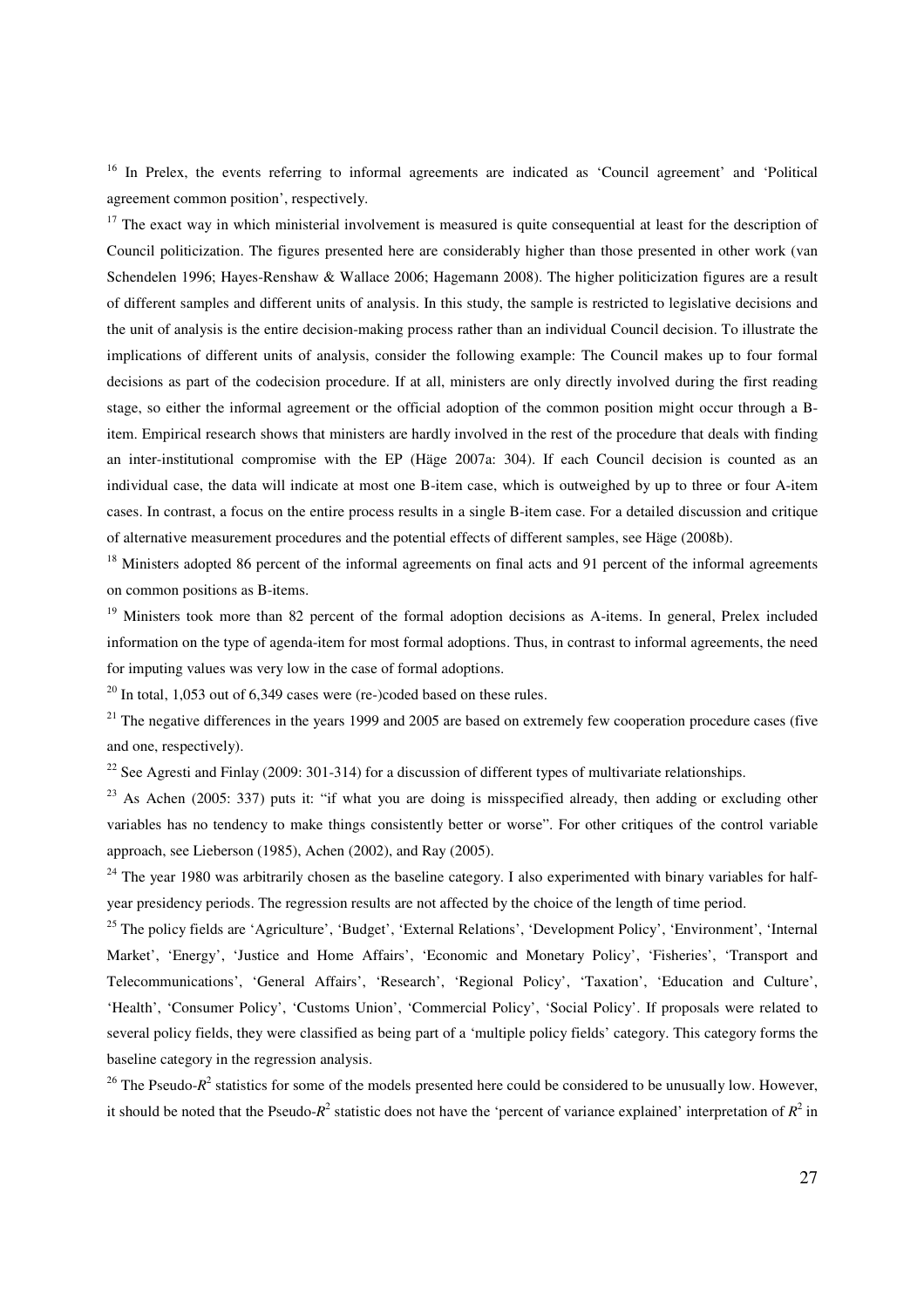ordinary least squares regression. In fact, the statistic is based on changes in the log-likelihood, which do not lend themselves to any intuitive interpretation, unless the resulting values are 0 or 1 (Hoetker 2007: 339-340). Thus, the statistic does not yield useful information for evaluating the theoretical expectations of this study; the statistic is only reported for conventional reasons and to be fully transparent about the study results. For gauging the effect sizes of the independent variables, the odds ratios in the regression tables and the changes in the predicted probabilities as presented in Figure 5 provide the appropriate information.

<sup>27</sup> The fact that the *z*-statistics of all procedure variables increase or stay the same indicates that the introduction of policy dummies does not inflate their standard errors, which would be an indication of excessive multicollinearity.

<sup>28</sup> Especially with the Crombez/Steunenberg power ranking, which indicates a power increase from Cooperation to Codecision I and little change from Codecision I to Codecision II.

<sup>29</sup> The cooperation procedure continues to apply in a few, very limited policy areas after 1999. However, the extremely low extent of usage makes this procedure practically irrelevant for comparative purposes in the post-Amsterdam period.

<sup>30</sup> Regression results based on models including time controls are almost identical to those reported in Table 2. Estimates based on models with policy control variables indicate even stronger effects for the legislative procedure variables. To save space, I report only the results based on models without time and policy field variables.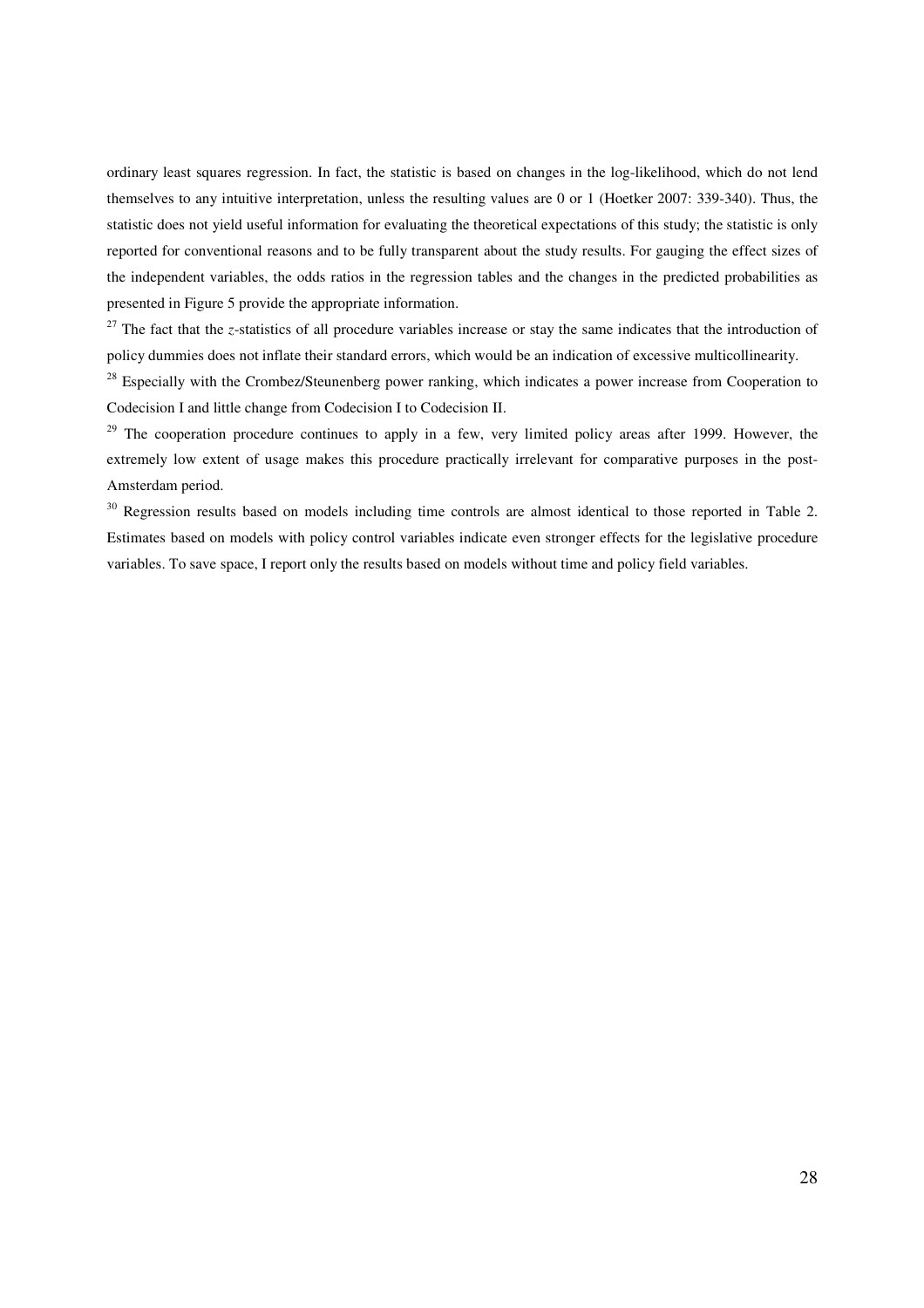#### **References**

- Achen, Christopher H. (2002). 'Toward a New Political Methodology: Microfoundations and Art', *Annual Review of Political Science*, 5, 423-50.
- Achen, Christopher H. (2005). 'Let's Put Garbage-Can Regressions and Garbage-Can Probits Where They Belong', *Conflict Management and Peace Science*, 22:4, 327-39.
- Agresti, Alan, and Barbara Finlay (2009). *Statistical Methods for the Social Sciences*. Upper Saddle River: Pearson Prentice Hall.
- Bendor, Jonathan, Amihai Glazer, and Thomas H. Hammond (2001). 'Theories of Delegation', *Annual Review of Political Science*, 4, 235-69.
- Beyers, Jan (1998). 'How Supranational Is Supranationalism? National and European Socialization of Negotiators in the Council of Ministers', *Acta Politica*, 33:4, 378-408.
- Beyers, Jan (2005). 'Multiple Embeddedness and Socialization in Europe: The Case of Council Officials', *International Organization*, 59:4, 899-936.
- Beyers, Jan, and Guido Dierickx (1997). 'Nationality and European Negotiations: The Working Groups of the Council of Ministers', *European Journal of International Relations*, 3:4, 435-71.
- Beyers, Jan, and Guido Dierickx (1998). 'The Working Groups of the Council of the European Union: Supranational or Intergovernmental Negotiations?' *Journal of Common Market Studies*, 36:3, 289-317.
- Beyers, Jan, and Jarle Trondal (2003). 'How Nation-States Hit Europe: Ambiguity and Representation in the European Union', *West European Politics*, 27:5, 919-42.
- Clarke, Kevin (2005). 'The Phantom Menace: Omitted Variable Bias in Econometric Research', *Conflict Management and Peace Science*, 22:4, 341-52.
- Costello, Rory (2008). 'Partisan Composition and Bicameral Relations in EU Legislative Politics'. NIG Work Conference, Enschede.
- Crombez, Christophe (1996). 'Legislative Procedures in the European Community', *British Journal of Political Science*, 26:2, 199-228.
- Crombez, Christophe (1997). 'The Co-Decision Procedure in the European Union', *Legislative Studies Quarterly*, 22:1, 97-119.
- Egeberg, Morten (1999). 'Transcending Intergovernmentalism? Identity and Role Perceptions of National Officials in EU Decision-Making', *Journal of European Public Policy*, 6:3, 456-74.
- Egeberg, Morten, Günther F. Schaefer, and Jarle Trondal (2003). 'The Many Faces of EU Committee Governance', *West European Politics*, 26:3, 19-40.
- Farrell, Henry, and Adrienne Héritier (2004). 'Interorganizational Negotiation and Intraorganizational Power in Shared Decision Making. Early Agreements under Codecision and Their Impact on the European Parliament and Council', *Comparative Political Studies*, 37:10, 1184-212.
- Farrell, Henry, and Adrienne Héritier (2007). 'Codecision and Institutional Change', *West European Politics*, 30:2, 285-300.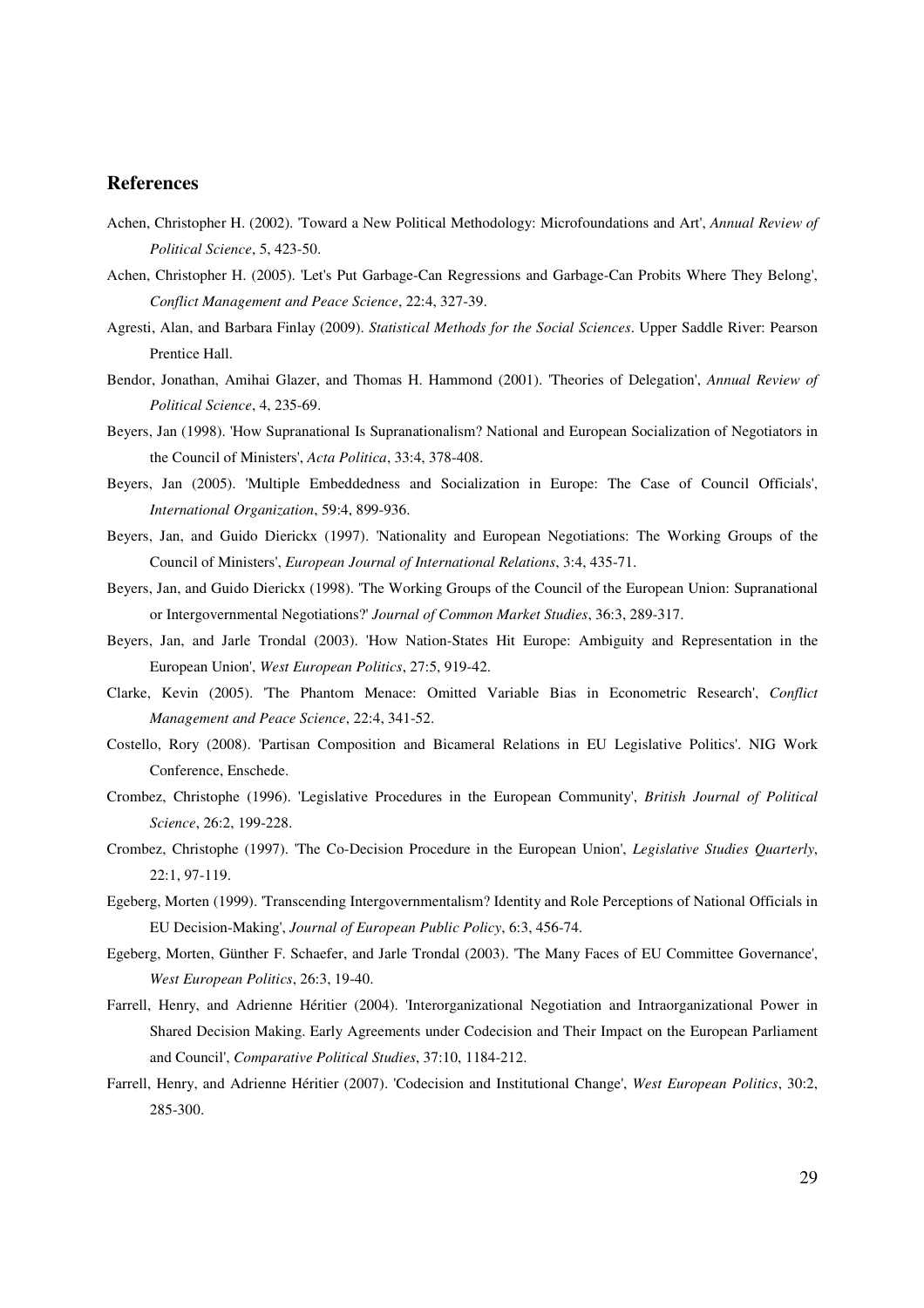- Fouilleux, Eve, Jaques de Maillard, and Andy Smith (2005). 'Technical or Political? The Working Groups of the EU Council of Ministers', *Journal of European Public Policy*, 12:4, 609-23.
- Garrett, Geoffrey (1995). 'From the Luxembourg Compromise to Codecision: Decision Making in the European Union', *Electoral Studies*, 14:3, 289-308.
- Garrett, Geoffrey, and George Tsebelis (1996). 'An Institutional Critique of Intergovernmentalism', *International Organization*, 50:2, 269-&.
- Garrett, Geoffrey, George Tsebelis, and Richard Corbett (2001). 'The EU Legislative Process. Academics vs. Practitioners - Round 2', *European Union Politics*, 2:3, 353-66.
- Häge, Frank M. (2007a). 'Committee Decision-Making in the Council of the European Union', *European Union Politics*, 8:3, 299-328.
- Häge, Frank M. (2007b). 'The Division of Labour in Legislative Decision-Making of the Council of the European Union', *Journal of Legislative Studies*, 13:4, 497-516.
- Häge, Frank M. (2008a). 'Decision-Making in the Council of the European Union: The Role of Committees'. PhD thesis, Leiden University (http://www.frankhaege.eu/publications/PhD%20thesis, last accessed on 30 October 2009).
- Häge, Frank M. (2008b). 'Who Decides in the Council of the European Union?' *Journal of Common Market Studies*, 46:3, 533-58.
- Hagemann, Sara (2008), 'Voting, Statements and Coalition-Building in the Council from 1999 to 2006', in Daniel Naurin and Helen Wallace (eds.), *Unveiling the Council of the European Union: Games Governments Play in Brussels*. Basingstoke: Palgrave Macmillan**,** 36-63.
- Hayes-Renshaw, Fiona, and Helen Wallace (2006). *The Council of Ministers*. Basingstoke: Palgrave Macmillan.
- Hix, Simon (2002). 'Constitutional Agenda-Setting through Discretion in Rule Interpretation: Why the European Parliament Won at Amsterdam', *British Journal of Political Science*, 32:02, 259-80.
- Hix, Simon (2005). *The Political System of the European Union*. Basingstoke: Palgrave Macmillan.
- Hix, Simon, Abdul G. Noury, and Gérard Roland (2007). *Democratic Politics in the European Parliament*. Cambridge: Cambridge University Press.
- Hoetker, Glenn (2007). 'The Use of Logit and Probit Models in Strategic Management Research: Critical Issues', *Strategic Management Journal*, 28:4, 331-43.
- Hooghe, Liesbet and Gary Marks (2009). 'A Postfunctionalist Theory of European Integration: From Permissive Consensus to Constraining Dissensus', *British Journal of Political Science*, 39:1, 1-23.
- Kaeding, Michael, and Torsten J. Selck (2005). 'Mapping out Political Europe: Coalition Patterns in EU Decision-Making', *International Political Science Review*, 26:3, 271-90.
- Kardasheva, Raya (2009). 'The Power to Delay: The European Parliament's Influence in the Consultation Procedure', *Journal of Common Market Studies*, 47:2, 385-409.
- Kasack, Christiane (2004). 'The Legislative Impact of the European Parliament under the Revised Co-Decision Procedure: Environmental, Public Health and Consumer Protection Policies', *European Union Politics*, 5:2, 241-60.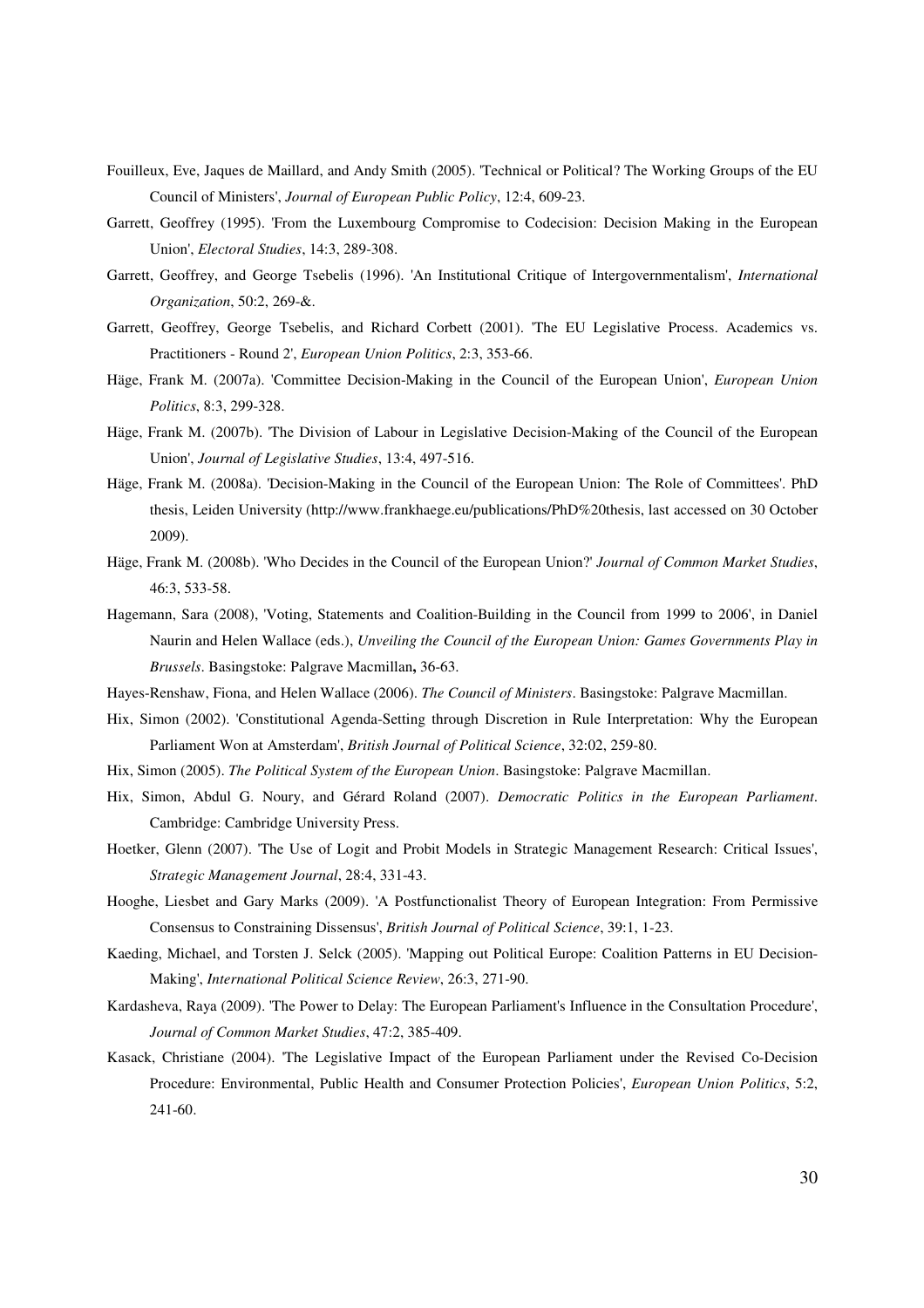- King, Gary, Michael Tomz, and Wittenberg Jason (2000). 'Making the Most of Statistical Analyses: Improving Interpretation and Presentation', *American Journal of Political Science*, 44:2, 347-61.
- Kittel, Bernhard, and Hannes Winner (2005). 'How Reliable Is Pooled Analysis in Political Economy? The Globalization-Welfare State Nexus Revisited', *European Journal of Political Research*, 44:2, 269-93.
- König, Thomas, and Mirja Pöter (2001). 'Examining the EU Legislative Process: The Relative Importance of Agenda and Veto Power', *European Union Politics*, 2:3, 329-51.
- König, Thomas, and Sven-Oliver Proksch (2006a). 'Exchanging and Voting in the Council: Endogenizing the Spatial Model of Legislative Politics', *Journal of European Public Policy*, 13:5, 647-69.
- König, Thomas, and Sven-Oliver Proksch (2006b), 'A Procedural Exchange Model of EU Legislative Politics', in Robert Thomson, Frans N. Stokman, Christopher H. Achen and Thomas König (eds.), *The European Union Decides*. Cambridge: Cambridge University Press**,** 211-38.
- Kreppel, Amie (2002a). *The European Parliament and Supranational Party System: A Study in Institutional Development*. Cambridge: Cambridge University Press.
- Kreppel, Amie (2002b). 'Moving Beyond Procedure. An Empirical Analysis of European Parliament Legislative Influence', *Comparative Political Studies*, 35:7, 784-813.
- Lewis, Jeffrey (1998). 'Is the 'Hard Bargaining' Image of the Council Misleading? The Committee of Permanent Representatives and the Local Elections Directive', *Journal of Common Market Studies*, 36:4, 479-504.
- Lewis, Jeffrey (2003). 'Institutional Environments and Everyday EU Decision Making. Rationalist or Constructivist?' *Comparative Political Studies*, 36:1/2, 97-124.
- Lewis, Jeffrey (2005). 'The Janus Face of Brussels: Socialization and Everyday Decision Making in the European Union', *International Organization*, 59:4, 937-71.
- Lieberson, Stanley (1985). *Making It Count: The Improvement of Social Research and Theory*. Berkeley: University of California Press.
- Moravcsik, Andrew (2002). 'In Defence of the 'Democratic Deficit': Reassessing Legitimacy in the European Union', *Journal of Common Market Studies*, 40:4, 603-24.
- Naurin, Daniel (2008). 'Coalition-Building in International Multilateral Negotiations: Party Ideology, National Interests and In-Group Bias in the Council of the European Union'. APSA Annual Meeting, Boston.
- Naurin, Daniel (2009). 'Measuring and Explaining Network Capital in the EU Council of Ministers.' Workshop "The Legislators of Europe", European University Institute, Florence,
- Nugent, Neill (2006). *The Government and Politics of the European Union*. Basingstoke: Palgrave Macmillan.
- Ray, James L. (2005). 'Constructing Multivariate Analyses (of Dangerous Dyads)', *Conflict Management and Peace Science*, 22:4, 277-92.
- Rittberger, Berthold (2000). 'Impatient Legislators and New Issue-Dimensions: A Critique of the Garrett-Tsebelis 'Standard Version' of Legislative Politics', *Journal of European Public Policy*, 7:4, 554-75.
- Rittberger, Berthold (2005). *Building Europe's Parliament: Democratic Representation Beyond the Nation State*. Oxford: Oxford University Press.
- Shackleton, Michael (2000). 'The Politics of Codecision', *Journal of Common Market Studies*, 38:2, 325-42.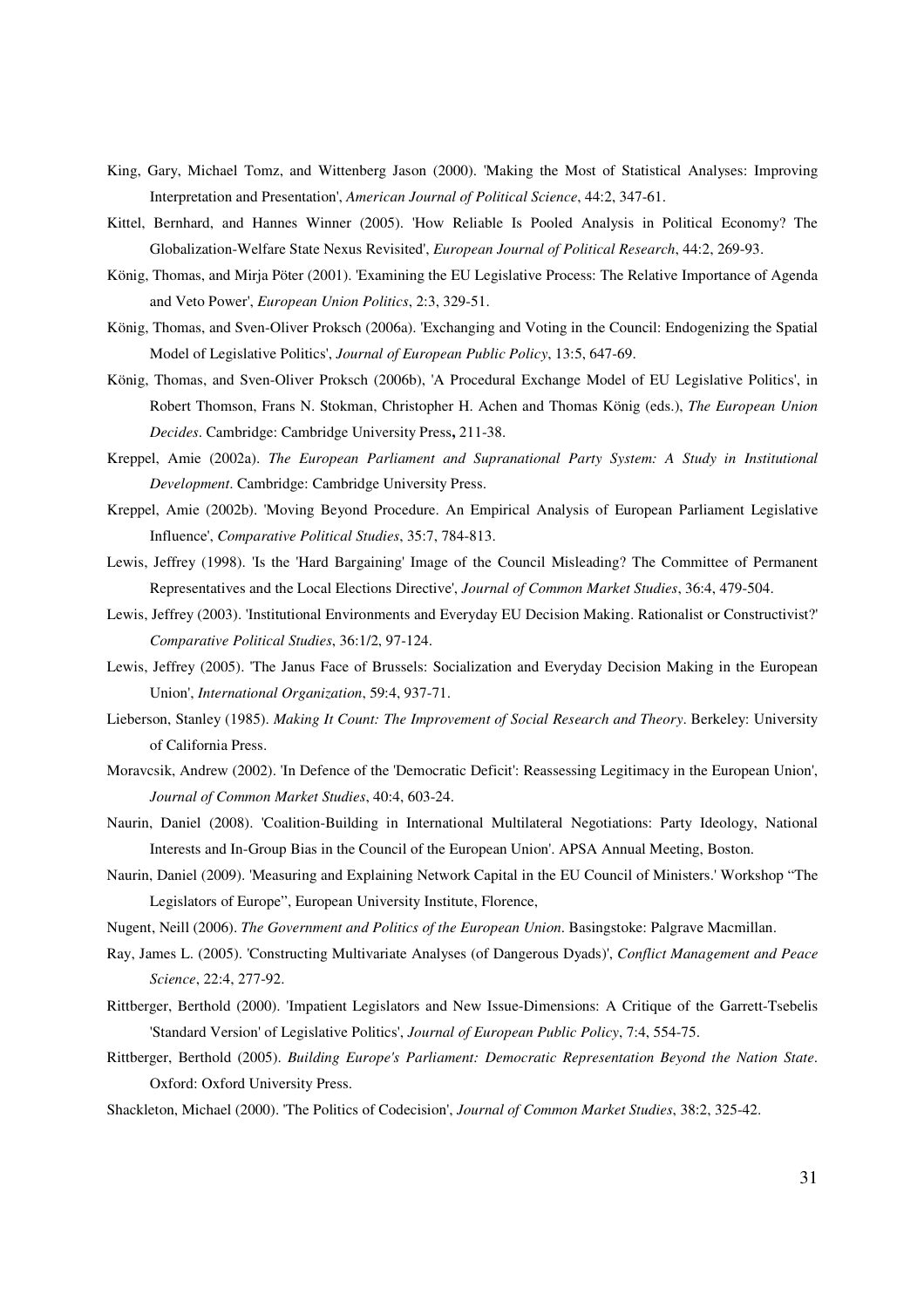- Steunenberg, Bernard (1994). 'Decision Making under Different Institutional Arrangements: Legislation by the European Community', *Journal of Institutional and Theoretical Economics*, 150:4, 642-69.
- Steunenberg, Bernard (2003), 'Deciding among Equals: The Sectoral Councils of the European Union and Their Reform', in Manfred J. Holler (ed.), *European Governance*. Tübingen: Mohr Siebeck**,** 1-23.
- Steunenberg, Bernard (2004), 'Coordinating Sectoral Policymaking: Searching for Countervailing Mechanisms in the EU Legislative Process', in Charles B. Blankart and Dennis C. Mueller (eds.), *A Constitution for the European Union*. Cambridge: MIT Press**,** 139-67.
- Thomson, Robert, Jovanka Boerefijn, and Frans Stokman (2004). 'Actor Alignments in European Union Decision Making', *European Journal of Political Research*, 43:2, 237-62.
- Trondal, Jarle (2001). 'Is There Any Social Constructivist-Institutionalist Divide? Unpacking Social Mechanisms Affecting Representational Roles among EU Decision-Makers', *Journal of European Public Policy*, 8:1, 1-23.
- Trondal, Jarle (2002). 'Beyond the EU Membership-Non-Membership Dichotomy? Supranational Identities among National EU Decision-Makers', *Journal of European Public Policy*, 9:3, 468-87.
- Tsebelis, George (1994). 'The Power of the European Parliament as a Conditional Agenda Setter', *American Political Science Review*, 88:1, 128-42.
- Tsebelis, George (1996). 'More on the European Parliament as a Conditional Agenda Setter: Response to Moser', *American Political Science Review*, 90:4, 839-44.
- Tsebelis, George, and Geoffrey Garrett (2000). 'Legislative Politics in the European Union', *European Union Politics*, 1:1, 9-36.
- Tsebelis, George, Christian B. Jensen, Anastassios Kalandrakis, and Amie Kreppel (2001). 'Legislative Procedures in the European Union: An Empirical Analysis', *British Journal of Political Science*, 31:4, 573-99.
- Van den Bos, Jan M. M. (1991). *Dutch EC Policy Making. A Model-Guided Approach to Coordination and Negotiation*. Amsterdam: Thesis Publishers.
- Van Schendelen, Marinus P. M. C. (1996). '"The Council Decides": Does the Council Decide?' *Journal of Common Market Studies*, 34:4, 531-48.
- Varela, Diego (2009). 'Just a Lobbyist? The European Parliament and the Consultation Procedure', *European Union Politics*, 10:1, 7-34.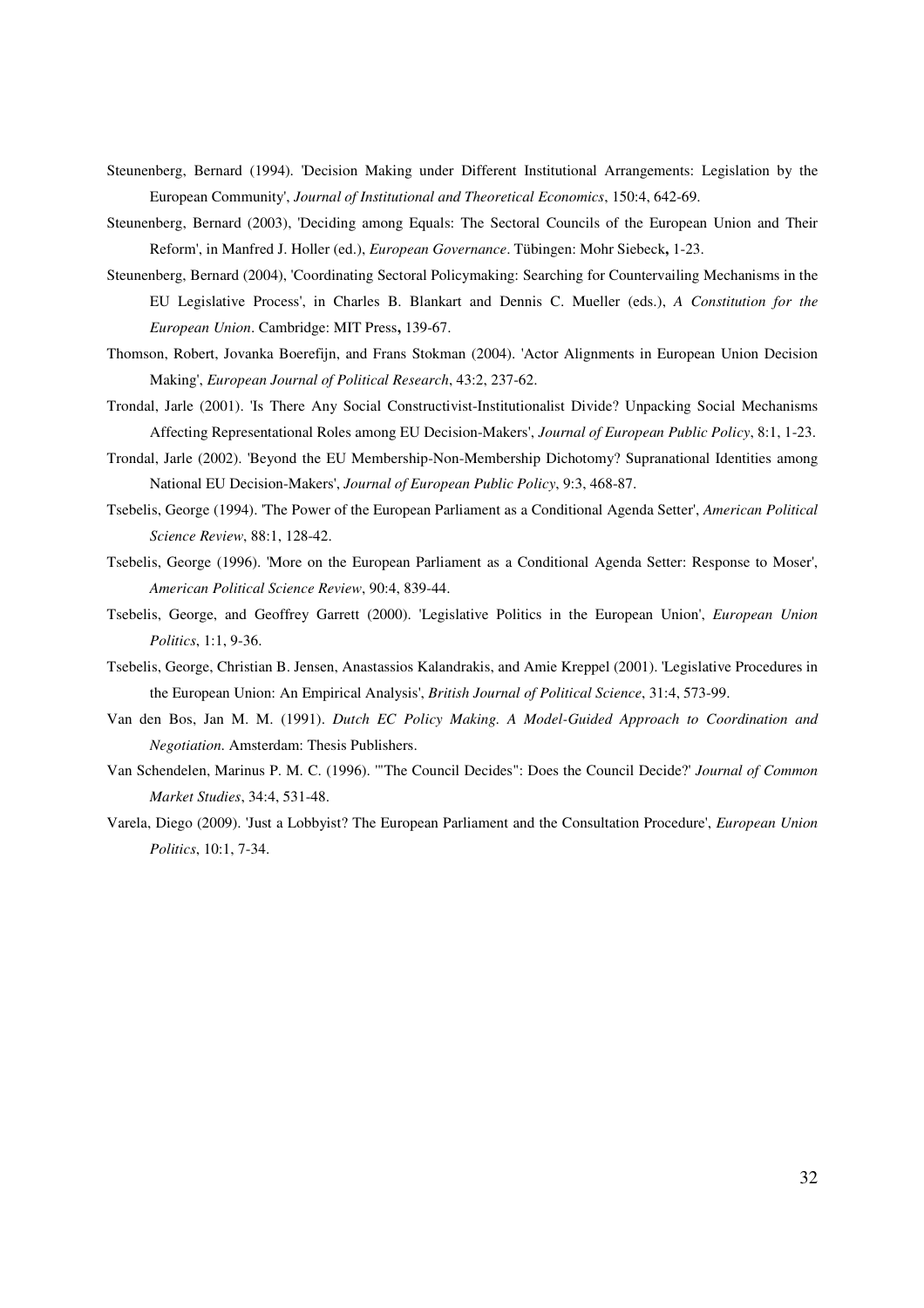# TABLE 1

| <b>Explanatory</b>  | <b>Model 1</b> | <b>Model 2</b> | <b>Model 3</b> | <b>Model 4</b> |
|---------------------|----------------|----------------|----------------|----------------|
| variables           | Odds ratio     | Odds ratio     | Odds ratio     | Odds ratio     |
|                     | (z-statistic)  | (z-statistic)  | (z-statistic)  | (z-statistic)  |
| Cooperation         | 2.98           | 2.00           | 3.60           | 2.47           |
|                     | $(11.41)^*$    | $(6.71)^*$     | $(11.71)^*$    | $(7.65)*$      |
| Codecision I        | 4.08           | 3.55           | 5.20           | 4.15           |
|                     | $(8.69)*$      | $(7.27)^*$     | $(9.58)*$      | $(7.66)*$      |
| Codecision II       | 1.33           | 3.26           | 1.97           | 3.75           |
|                     | $(3.12)^*$     | $(9.17)^*$     | $(6.11)^*$     | $(8.79)*$      |
| 27 year dummies     | N <sub>0</sub> | Yes            | N <sub>0</sub> | Yes            |
| 21 policy dummies   | N <sub>o</sub> | N <sub>o</sub> | Yes            | Yes            |
| <b>Observations</b> | 6031           | 6031           | 5748           | 5748           |
| Pseudo $R^2$        | 0.03           | 0.10           | 0.06           | 0.13           |

# LOGISTIC REGRESSION ANALYSIS OF MINISTERIAL INVOLVEMENT, 1980-2007

*Notes*: \* significant at 1% level; the dependent variable is ministerial involvement with 1 indicating that ministers made the Council decision and 0 that they just rubber-stamped a decision reached by a preparatory body.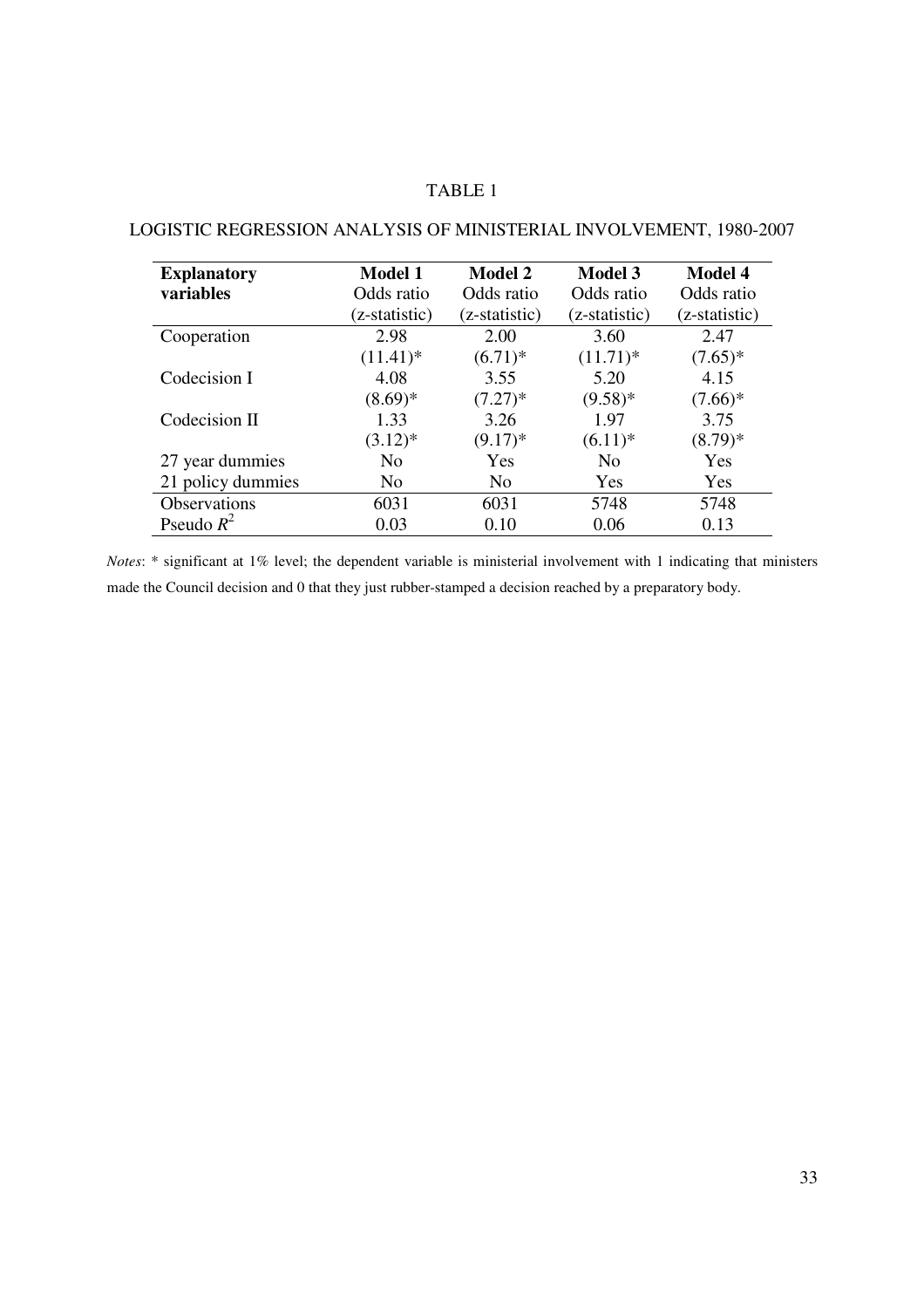# TABLE 2

# ANALYSIS OF MINISTERIAL INVOLVEMENT, TREATY REGIME SUB-SAMPLES

| <b>Explanatory</b>  | Model 1a        | Model 1b                 | Model 1c       |
|---------------------|-----------------|--------------------------|----------------|
| <b>variables</b>    | Odds ratio      | Odds ratio               | Odds ratio     |
|                     | (z-statistic)   | (z-statistic)            | (z-statistic)  |
| Cooperation         | 1.61            | 3.35                     |                |
|                     | $(4.01)*$       | $(6.25)^*$               |                |
| Codecision I        |                 | 3.61                     |                |
|                     |                 | $(7.41)^*$               |                |
| Codecision II       |                 |                          | 2.81           |
|                     |                 |                          | $(8.74)^*$     |
| <b>Observations</b> | 1834            | 1207                     | 1506           |
| Pseudo $R^2$        | 0.01            | 0.05                     | 0.04           |
| Treaty regime       | Single European | <b>Maastricht Treaty</b> | Post-Amsterdam |
|                     | Act             |                          | Treaty         |

*Notes*: \* significant at 1%; the dependent variable is ministerial involvement with 1 indicating that ministers made the Council decision themselves and 0 that they just rubber-stamped a decision reached by a preparatory body.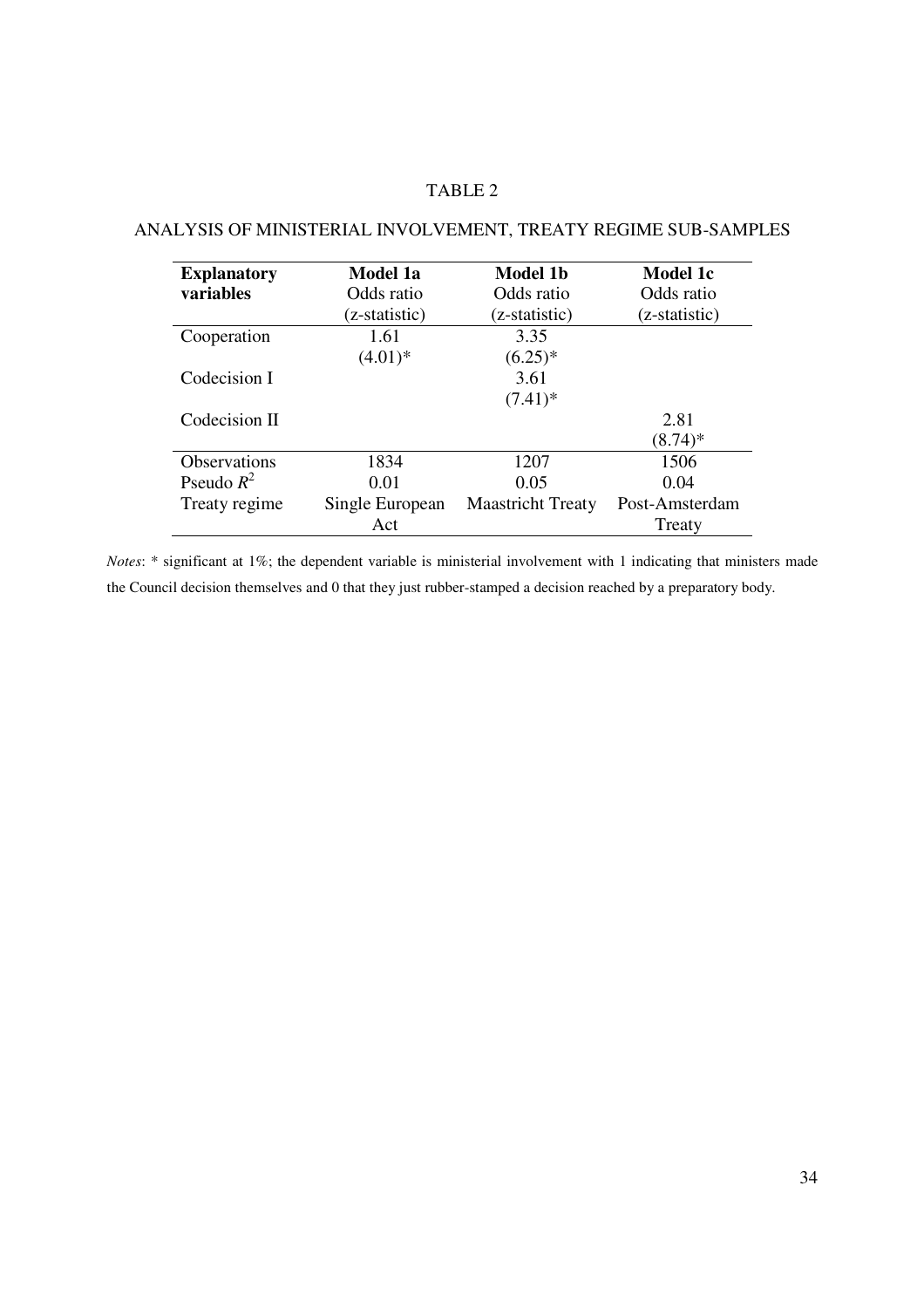# SEQUENCE OF INTERACTIONS BETWEEN BUREAUCRAT AND MINISTER

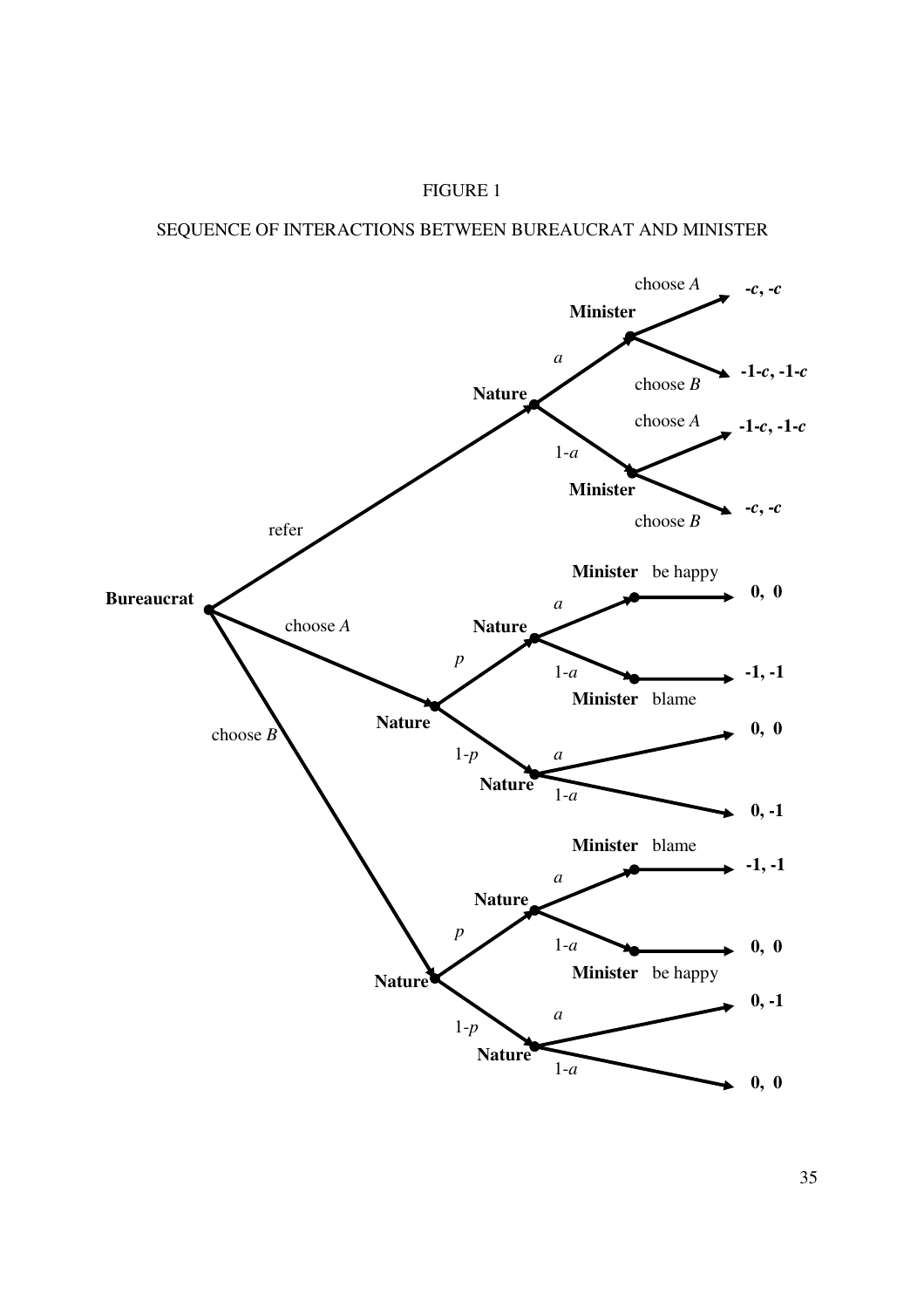FIGURE 2





*Notes*: The bars indicate the percentage of proposals decided under a certain legislative procedure. The dark shaded bars refer to Codecision I files if they were concluded before the entry into force of the Amsterdam Treaty and to Codecision II files afterwards. Note that the bars for different types of procedures are stacked on top of each other. For example, the 1996 bar reaches 30 percent. This figure means that the percentage of cooperation files and the percentage of codecision files added up to 30 percent in total for that year. The gap in the year 1999 is due to the large number of files that changed procedure during the decision-making process. Such files are not considered in the analysis.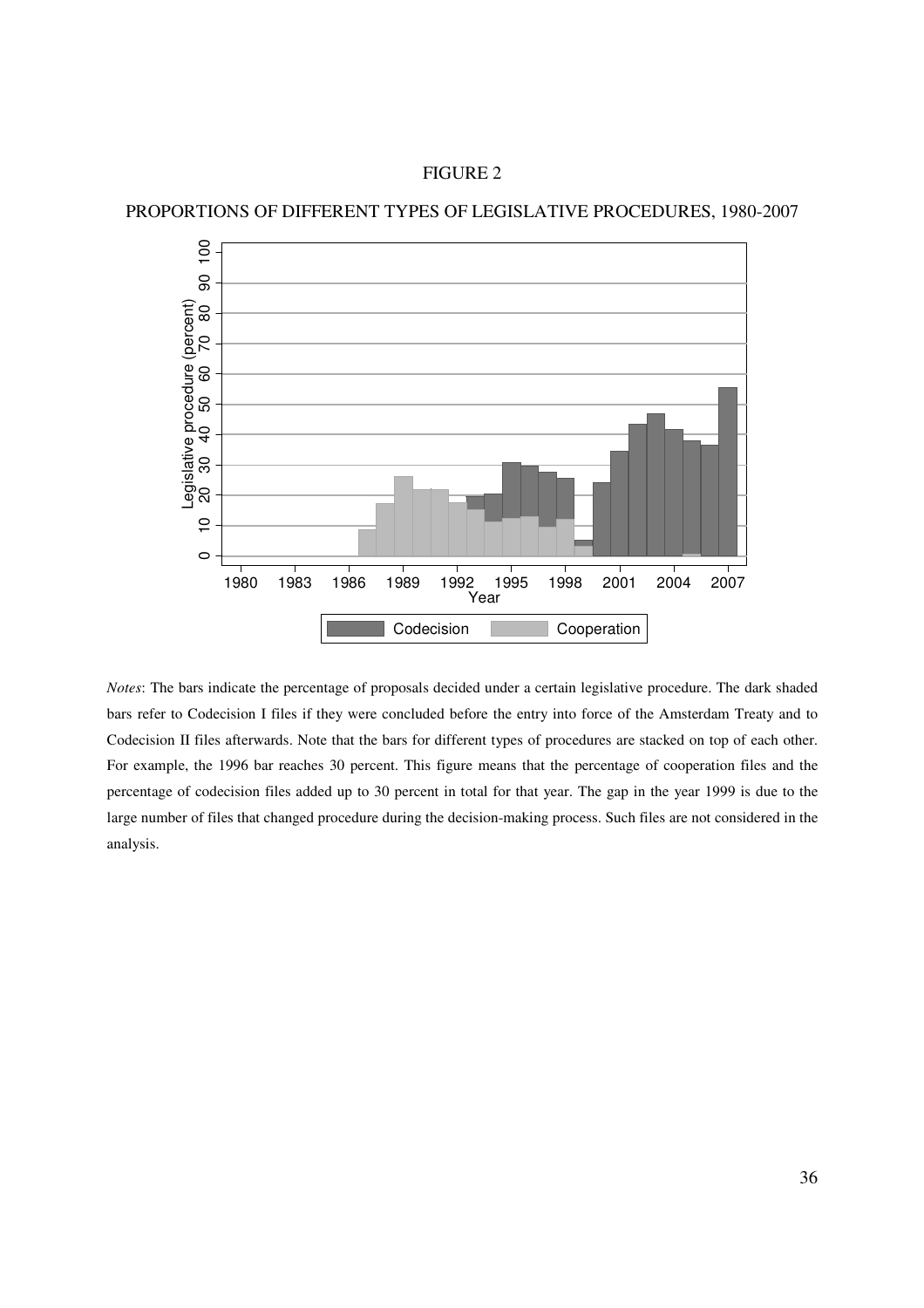PROPORTION OF COUNCIL DECISIONS MADE BY MINISTERS, 1980-2007



*Notes*: The bars indicate the percentage of decision-making cases in which ministers were directly involved in making the first reading decision of the Council. The variable indicating ministerial involvement includes imputed values; see the main text for further details.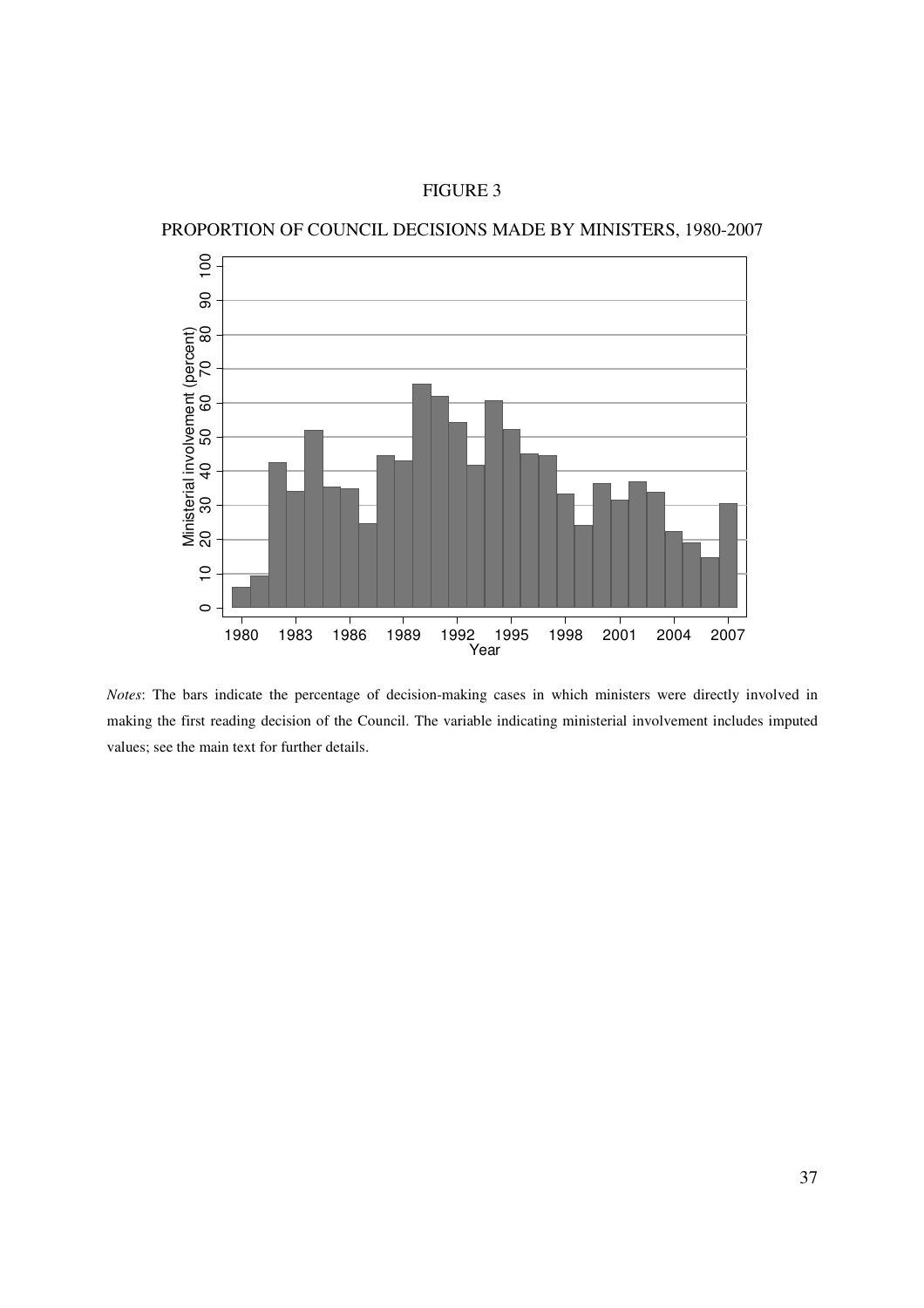# DIFFERENCES IN POLITICIZATION ACROSS LEGISLATIVE PROCEDURES, 1980-2007



*Notes*: Bars indicate the difference between procedures in the percentage of politicized Council decisions in a certain year. The top part of the figure compares the percentage of politicized Council decisions under the cooperation procedure to the percentage under the consultation procedure. For example, the first bar in the top panel of the figure indicates that the proportion of cooperation cases that were politicized was about 60 percentage points higher than the proportion of consultation cases that were politicized. The bottom part compares the percentage of politicized decisions under Codecision I and II to the percentage under the consultation procedure. The numbers at the lower end of the bars indicate the number of observations on which the percentages for the cooperation and codecision procedure are based.